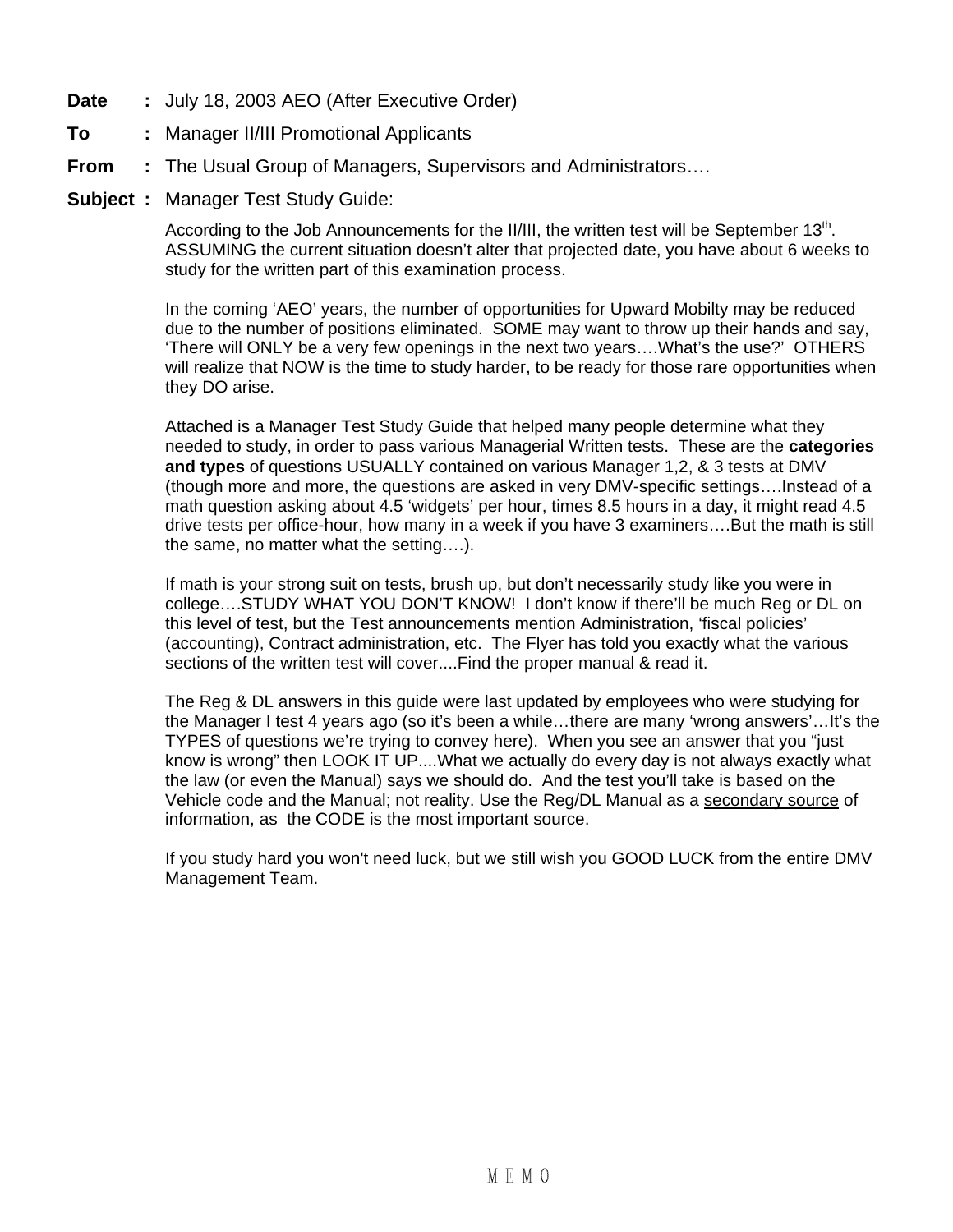#### ADMINISTRATION

- 1. Office machines are not considered for replacement unless they have been in service for at least 10 years. T F 11.010 ACCT
- 2. Within 10 days, an employee must notify their immediate supervisor when:
	- A. A member of their immediate family is involved in a felony
	- B. An immediate member of their family or household is hired by or does consultant work for any business licensed by DMV.
	- C. A member of their immediate family is involved with a drug related misdemeanor.

3. When an employee of the Department has applied for a salary advance, it must first be approved by: A. Their Region Administrator B. Their Division Chief C. The State Controller D. The Office Manager.

- 4. In the case of a burglary at a DMV office, who must be immediately notified?
	- A Region Administrator B Division Chief C Law Enforcement D Operational Review
- 5. The "complaint" procedure is found in which manual? Adm 7.100
	- A. Personnel B. Administrative C. State Administrative
- 6. A subpoena served on an employee of the Department having to do with a civil suit concerning a departmental transaction must: Adm 6.013 \_\_\_
	- A. Notify the legal office B. Notify the Director's office, who will defend them in court
	- C. Within 5 days, notify their immediate supervisor.
- 7. Office numbers are assigned by: Acct 1.050
	- A. The Director B. Division of Field Office C. HRB D. State Control
- 8. What are the minimum light standards for general clerical work?
- A. 5 candle/foot power B. 10 candle/foot power C. 15 candle/foot power D. 25 candle/foot power
- 9. What is the maximum noise level allowable in the average office? (SAM)
	- A. 30 decibels B. 60 decibels C. 100 decibels D. 8 decibels
- 10. The maximum amounts of vacation hours that can be held over at the end of the year vary, depending upon bargaining unit. T F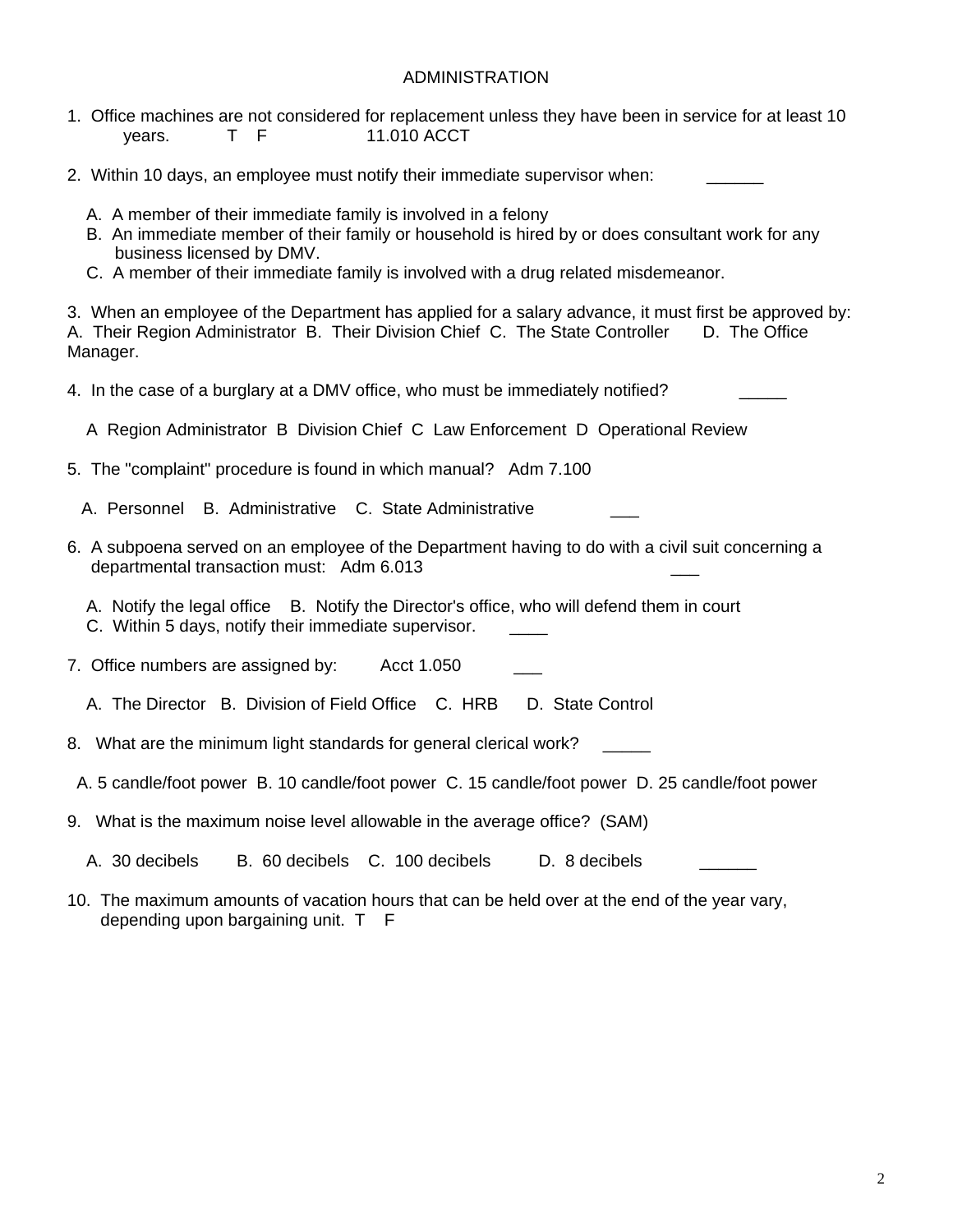### CASHIERING/ACCOUNTING

- 1. The authorized change fund for a Grade V office is: A. 2000 B. 3000 C. 2500 D. 3500 2. Office change funds shall be verified: A. On the 15th of each month B. Between the 10 and 17th of each month C. Quarterly D. Once during each calendar month 3. A cashier is: A. A trained field office technician B. Any employee who accepts fees from the public. C. Reg techs only 4. The most important qualification of a cashier at DMV is: A. Honesty and integrity B. Ability to meet and serve the public C. All of the above 5. The person accountable for an assigned change fund is: A. The cashier **B.** The registration supervisor C. The control cashier/Manager D. None of the above 6. Which of the following is not cashier negligence: A. Altering an application or record B. Imbalance in funds due to system failure C. Manages accountable items carelessly resulting in a disproportionate amounts of discrepancies 7. Which of the following is an acceptable instrument of payment? A. Bank drafts B. Bankcard checks C. Government warrant D. None of the above 8. Rolled coins are acceptable in reasonable amounts when:
	- A. The tech identifies it with the transaction by license number
	- B. Rolls are signed by applicant and identified to the transaction
	- C. The tech is sure all fees are present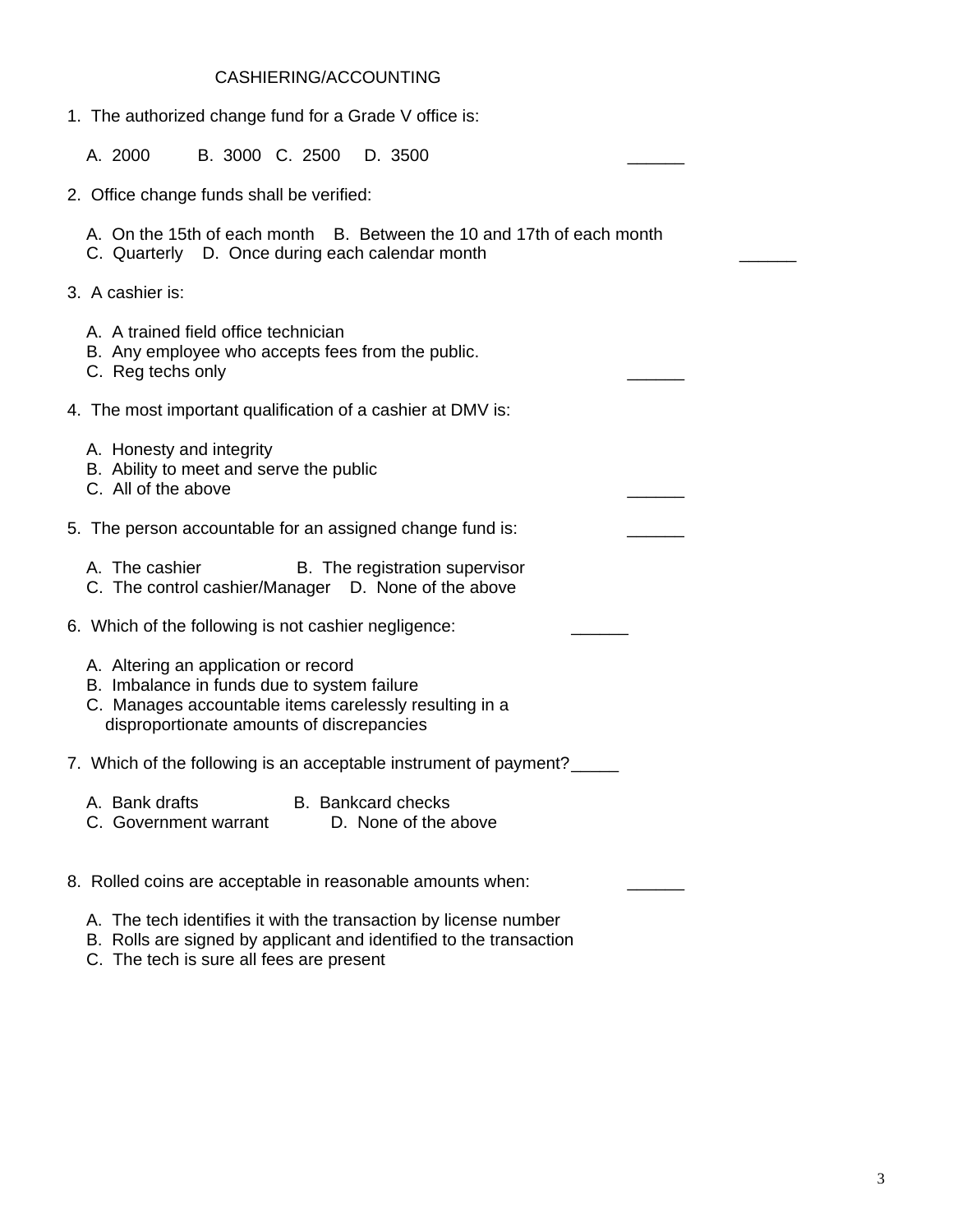- 9. Payroll checks may be cashed in the office:
	- A. Never B. With approval of office manager C. When part to be used for DMV fees
- 10. Normally, checks for proper amounts are acceptable without further approval when they are:
- A. Presented within 60 days of the check date B. Presented within 12 months of the check date C. Presented within 9 months of the check date with manager's approval 11. The **the solution is responsible for assigning cashier identification numbers.** A. Control cashier **B. Operations officer**  B. Office manager C. Region Administrator 12. A cashier's cash-in shall be accomplished on the form: A. Adm 386 B. Reg 311 C. Adm 311 D. Adm 344 13. Dealers shall list applications submitted to a field office on the form : \_\_\_\_\_ A. Adm 518 B. Adm 386 C. FO 247 D. Reg 247 14. Vessel renewal notices shall be submitted to headquarters with
	- A. Regular vehicle notices
	- B. Other vessel transactions
	- C. A separate vessel notices clearance
	- D. None of the above

15. Unissued obsolete partial year tabs shall be disposed of on or before:

- A. The 20th day following the last day of the month during which tabs were valid.
- B. The 20th calendar day following the last work period of their validity.
- C. The 30th calendar day following the last work period of their validity.

16. A renewal notice, showing \$27.00 registration, \$5.00 license fee, \$2.00 CHP fee and \$5.00 county fees is paid 19 days after expiration of the last year's registration. No PNO is presented. What total fee is due?

A. \$39.00 B. \$47.00 C. \$38.00 D. \$45.00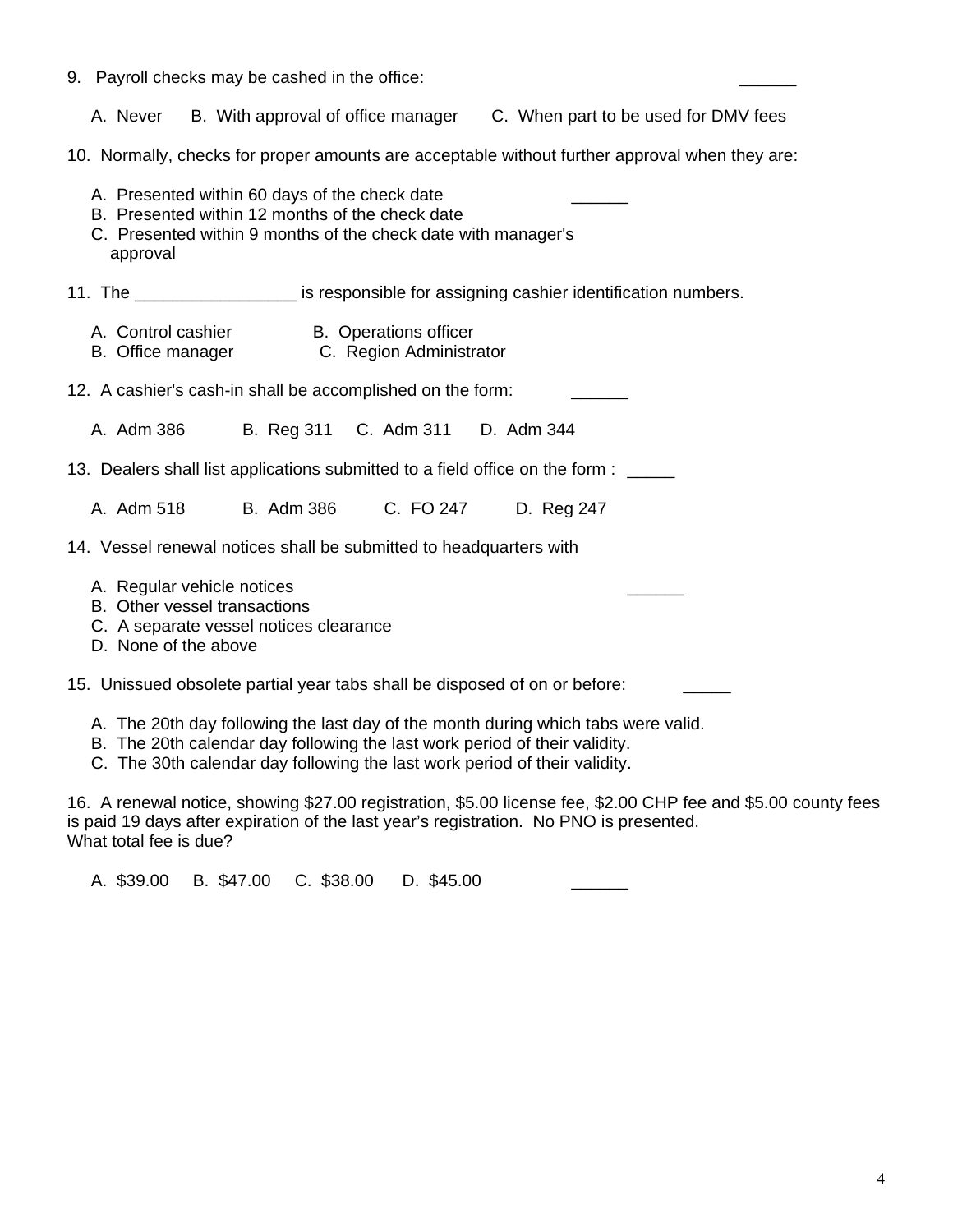## SENTENCE RECONSTRUCTION

Rephrase or rewrite each sentence according to the directions given into a sentence which follows requirements of standard written English.

- 1. Returning as a mature person to the town of his birth he was greeted by those who had shunned him as a boy. **Begin** the sentence with When he returned:
	- A. to the town where he was born
	- B. to his birthplace town
	- C. to the town where he was given birth
	- D. to the place of his birth
- 2. A tap on the door having interrupted her musings, she decided to finish washing her hair: **Begin** the sentence with Since a tap of the door:
	- A. had interrupted
	- B. occurred to interrupt
	- C broke up
	- D. interrupted
	- E. was interrupted
- 3. The gate opened and the two men emerged. Change The gate to As soon as the gate:
	- A. , here the two men
	- B. , we found that the two men emerged
	- C. , the two men had emerged
	- D. , the two men emerged
- 4. Summer was now coming on with hasty steps, and I was aware that my seventeenth birthday was fast approaching. **Change** Summer was to Now that summer was: \_\_\_\_\_\_
	- A. steps, I realized D. steps, at last
	- B. steps, because E. steps, I found
	- C. steps, it dawned on me
- 5. Take those apples even though they are a bit green. Change even though they to which:
	- A. nevertheless C. we realize
	- B. let's hope **D. consequently** E. it seems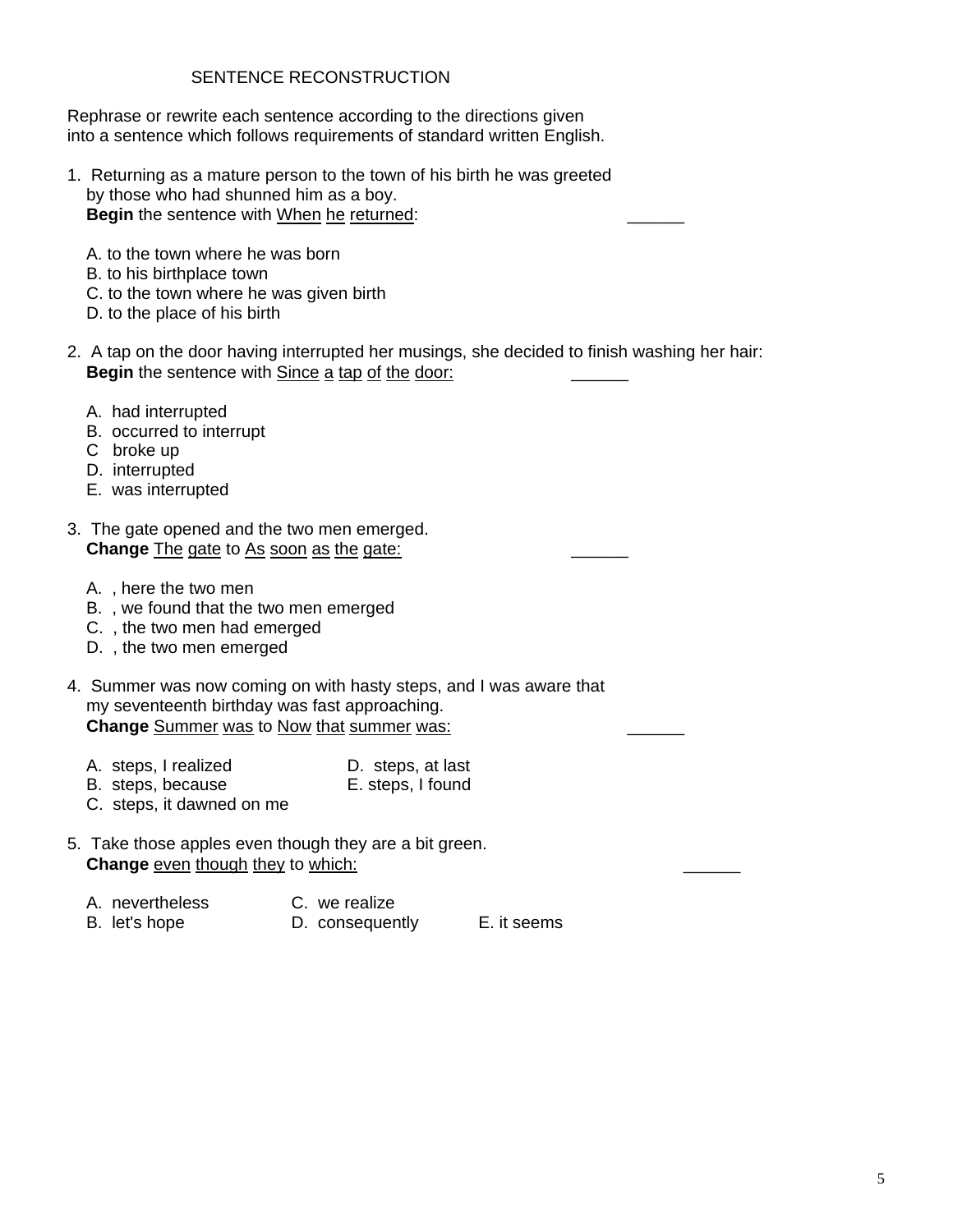#### ADMINISTRATION ANSWER SHEET

- 1. T 4. C 7. C 10. T
- 2. B 5. A 8. D
- 3. D 6. A 9. B

## CASHIERING ANSWER SHEET

- 1. C 5. A 9. A 13. C
- 2. D 6. B 10. A 14. A
- 3. B 7. A, B, & C 11. B 15. C
- 4. C 8. B 12. C 16. D

#### SENTENCE RECONSTRUCTION

1. A 2. A 3. D 4. A 5. C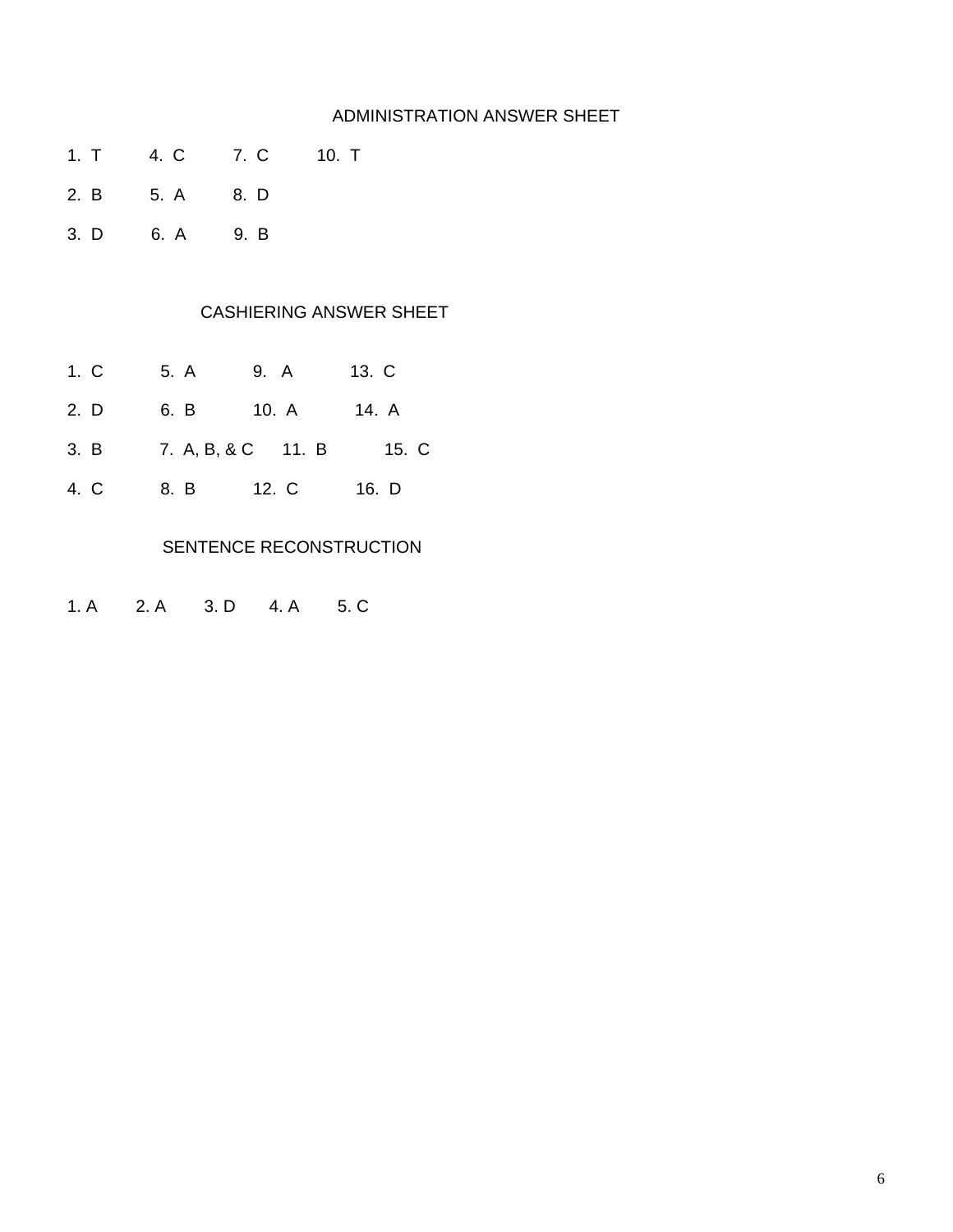### DRIVERS LICENSE

- 1. A farm labor vehicle is one which: VC 322
	- A. Is owned by a farmer
	- B. Is used to transport 7 or more farm employees
	- C. Is used to transport 9 more farm employees
- 2. When a drivers license has been canceled:
	- A. A \$15.00 reissue fee is due
	- B. There is a definite period for the duration of the cancellation.
	- C. The applicant may re-apply for a license immediately
- 3. When a driving privilege is revoked:
	- A. The license is terminated, but may be applied for at the end of a specified time. 3.101 DLM
	- B. It is always a temporary action.
	- C. A license may never be applied for.
- 4. A person driving with only a permit must:
	- A. Be accompanied by a licensed driver.
	- B. Be accompanied by a licensed driver over 18 year of age, whose driving privilege is not on probation.
	- C. Be accompanied by a licensed driver over 21 years of age.
- 5, The re-issue fee to be paid after a discretionary suspension is:
	- A. \$5.00 B. \$55.00 C. None D. \$10.00
- 6. When a driver is stopped by a peace officer who has reason to believe that the person has been drinking, what is the penalty for refusing to take chemical test.
- A. None \_\_\_\_\_\_
	- B. Suspension for one year of the driving privilege.
	- C. Revocation of the driving privilege.
	- D. Revocation of the driving privilege for six months.
- 7. The Vehicle Code describes any two wheeled vehicle under 15 gross brake horse power as a:
	- A. Motorized bicycle (moped) C. Motor-driven cycle
		-
- 
- B. Motorcycle **D. Rolls-Can-Ardley**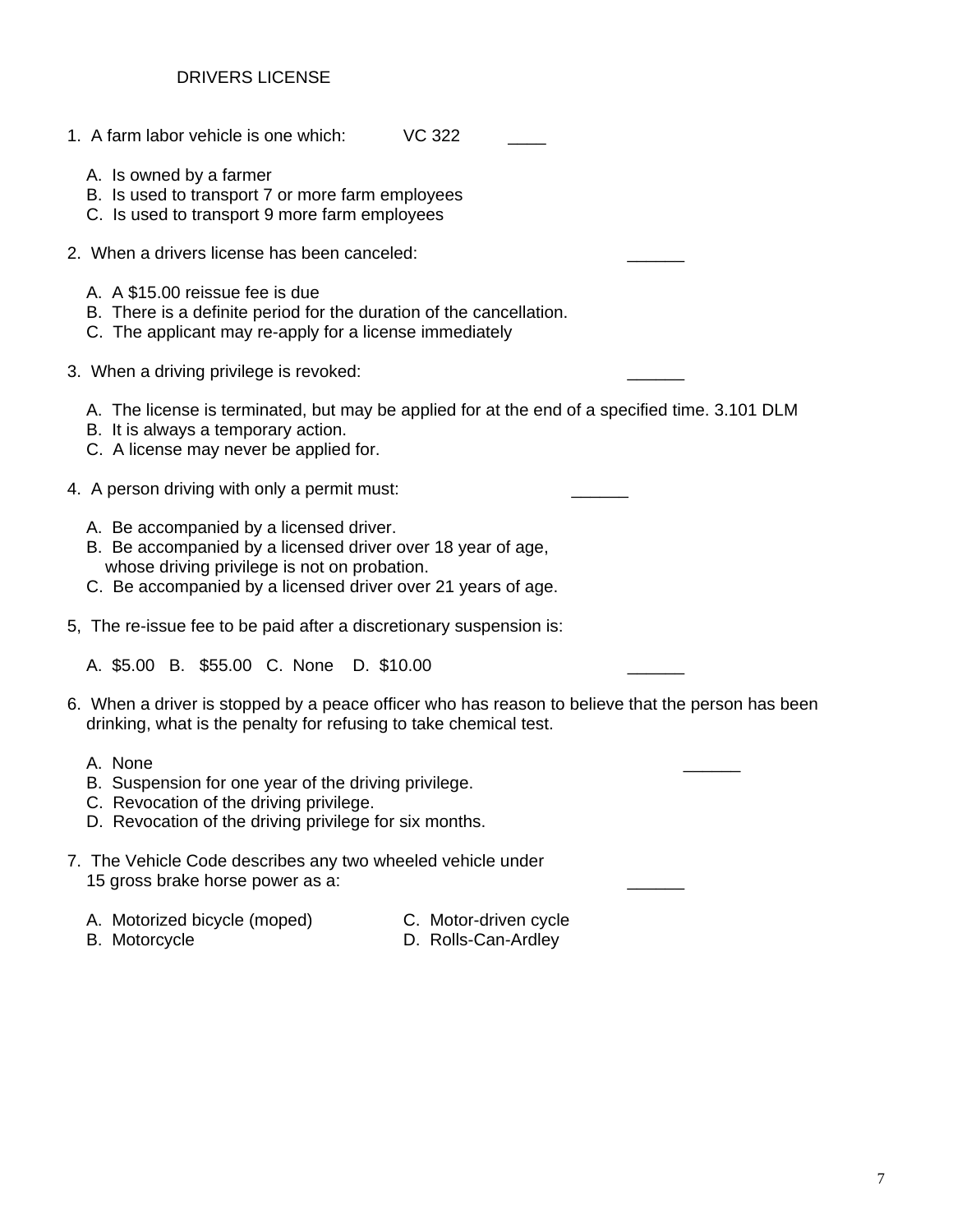| 8. A motorized bicycle operated on a highway:                                                                                                                                        |       |                                                                                                                                                                                                                                                                                                     |       |                 |    |
|--------------------------------------------------------------------------------------------------------------------------------------------------------------------------------------|-------|-----------------------------------------------------------------------------------------------------------------------------------------------------------------------------------------------------------------------------------------------------------------------------------------------------|-------|-----------------|----|
|                                                                                                                                                                                      |       | A. Must be registered and operated with a valid license<br>B. Need not be registered, but operated with a valid license or permit<br>C. Need not be registered, but must be operated with a CL-M license                                                                                            |       |                 |    |
| 9. Regular ID cards will expire on:                                                                                                                                                  |       |                                                                                                                                                                                                                                                                                                     |       |                 |    |
| A. 3rd birthday following date of issuance<br>B. 4th birthday following date of issuance<br>C. 5th birthday following date of issuance<br>D. 6th birthday following date of issuance |       |                                                                                                                                                                                                                                                                                                     |       |                 |    |
|                                                                                                                                                                                      |       | 10. At the age of _______or older, a person may apply for a "Senior Citizen" ID card.                                                                                                                                                                                                               |       |                 |    |
| A. 55                                                                                                                                                                                | B. 61 | C. 62                                                                                                                                                                                                                                                                                               | D. 60 |                 |    |
|                                                                                                                                                                                      |       | 11. A person may make application for renewal of his license at any time. T F                                                                                                                                                                                                                       |       |                 |    |
|                                                                                                                                                                                      |       | 12. A person may qualify as a self-insurer if: VC 16052/16053                                                                                                                                                                                                                                       |       |                 |    |
|                                                                                                                                                                                      |       | A. There are at least 25 vehicles registered in his name<br>B. There are more than 15 vehicles registered in his name<br>C. There are at least 30 vehicles registered in his name<br>D. There are more than 25 motor vehicles registered in his name                                                |       |                 |    |
|                                                                                                                                                                                      |       | 13. The suspension of an operator's drivers license in an accident who had failed to establish proof<br>financial responsibility shall become effective not earlier than:                                                                                                                           |       | <b>VC 16070</b> | of |
| A. Fifty days following the accident                                                                                                                                                 |       | B. Fifty days following receipt of the accident by the department<br>C. The seventy-sixth day after receipt of the first accident report the department<br>D. Thirty days after mailing the notice of intent to suspend                                                                             |       |                 |    |
|                                                                                                                                                                                      |       | 14. Proof of ability to respond in damages shall provide for: VC 16430                                                                                                                                                                                                                              |       |                 |    |
| A. \$50,000 liability<br><b>B.</b> \$45,000 liability                                                                                                                                |       | C. A total of \$35,000 liability which includes \$10,000 for damages to property<br>D. \$15,000 for injury to any one person, \$30,000 injury to two or<br>more persons, and \$5,000 for damages to property.                                                                                       |       |                 |    |
|                                                                                                                                                                                      |       | 15. The contents of all required accident reports and supplemental reports:                                                                                                                                                                                                                         |       |                 |    |
|                                                                                                                                                                                      |       | A. Shall be for the confidential use of the Department only VC 20012<br>B. May be released to the driver or his attorney only VC 16005<br>C. Shall be without prejudice to the individual making the report<br>D. Shall be for the confidential use of the Department and California Highway Patrol |       |                 |    |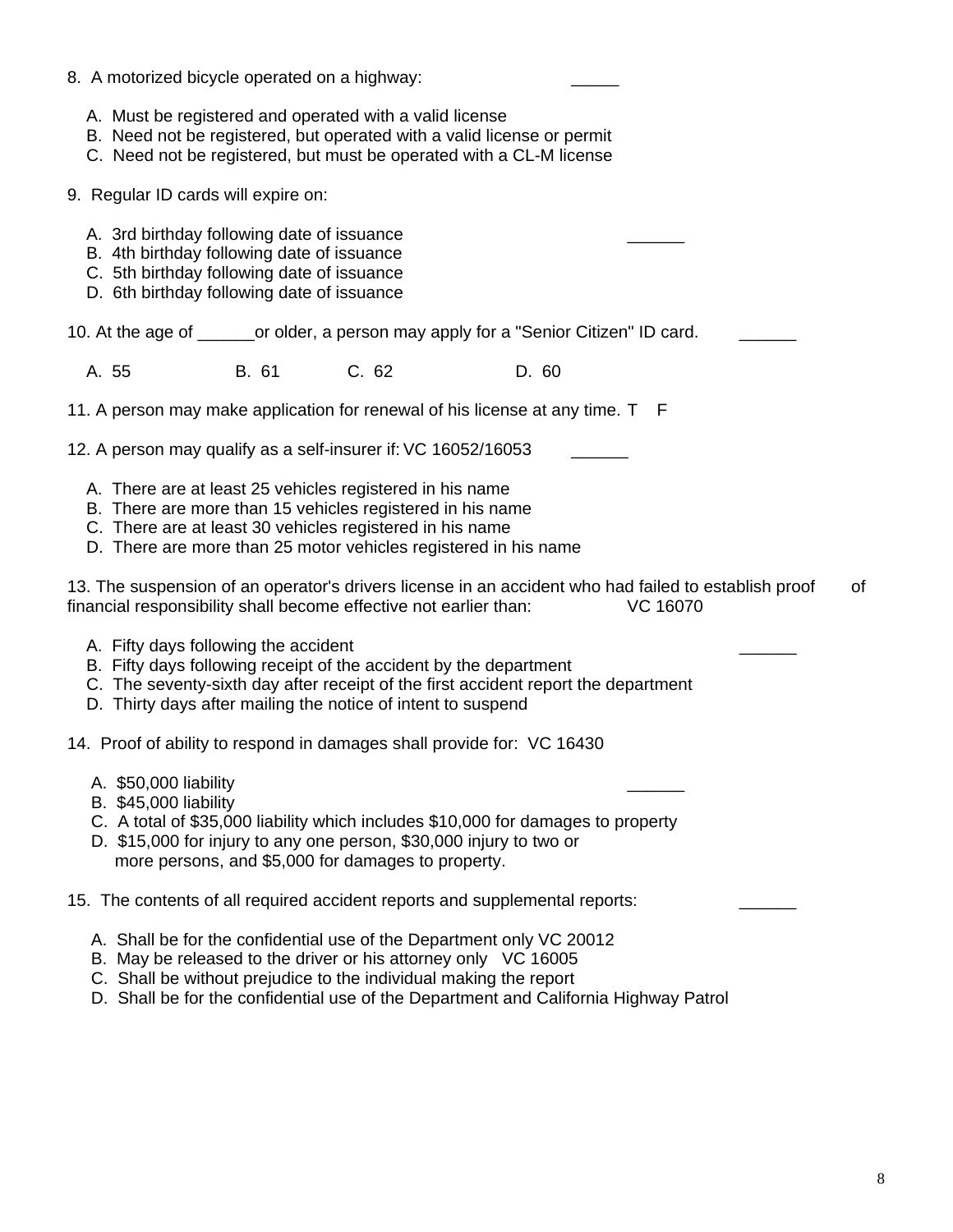- 16. Whenever the driver of a vehicle is physically incapable of making a required accident report, the report shall be made by, or caused to be made by: VC 20010
	- A. The legal owner of the vehicle
	- B. The registered owner of the vehicle
	- C. Any occupant in the vehicle at the time of the accident
	- D. Driver in the form of a supplemental report
- 17. Which of the following is not a passing score on the "orthorater" for a Class C license?

A. T6, T4, T4 B. T6, T5, T3 C. T6, T5, T5 D. T6, T6, T3

- 18. A driving school operator or an independent instructor shall maintain bodily injury and property damage liability insurance in at least the following amounts: VC 11103
- $\mathcal{L}_\mathcal{L}$  , where  $\mathcal{L}_\mathcal{L}$  is the contract of the contract of the contract of the contract of the contract of the contract of the contract of the contract of the contract of the contract of the contract of the A. Total of \$35,000
	- B. \$150,000 for bodily injury or death to one person, \$300,000 for bodily injury or death of two or more persons and \$50,000 for damage to property
	- C. A good and sufficient bond in the amount of \$2,000 with corporate surety thereon in lieu of insurance
	- D. None of the above
- 19. When a judgment for damages over \$500 is unsatisfied or a period of 30 days, the Department:
	- A. Shall suspend the drivers license and the registration card and license plates of the motor vehicle involved

 $\mathcal{L}_\mathcal{L}$  , which is a set of the set of the set of the set of the set of the set of the set of the set of the set of the set of the set of the set of the set of the set of the set of the set of the set of the set of

- B. Shall not effect suspension of drivers license or vehicle registration when security has been deposited
- C. May suspend the drivers license and the registration card and license plates of the motor vehicle involved
- D. Shall suspend the privilege to operate a motor vehicle

20. If at any time during the minority of the person who has given proof of ability to respond in damages and the proof fails, the Department:

- A. May suspend the drivers license
- B. Shall suspend the drivers license
- C. Shall revoke the drivers license
- D. Shall cancel the drivers license
- 21. The following persons are not required to obtain a drivers license except: VC 36300
	- A. Any person operating a snowmobile on private property
	- B. Any person operating implements of husbandry
	- C. Any employee of the United States operating government vehicles on government business
	- D. Any person operating a farm tractor while towing a farm trailer carrying farm produce between farms
- 22. A man whose birthdate is 07/16/32 applies on 06/13/89 for an original California license, passes the written test on 07/02/89 and the driving test on 07/31/89. If no other factors are involved, his license when received will show an expiration date on birthdate in:
	- A. 1990 B. 1991 C. 1992 D. 1993 E. 1994
- 23. Which of the following cannot be accepted as proof of ability to respond in damages following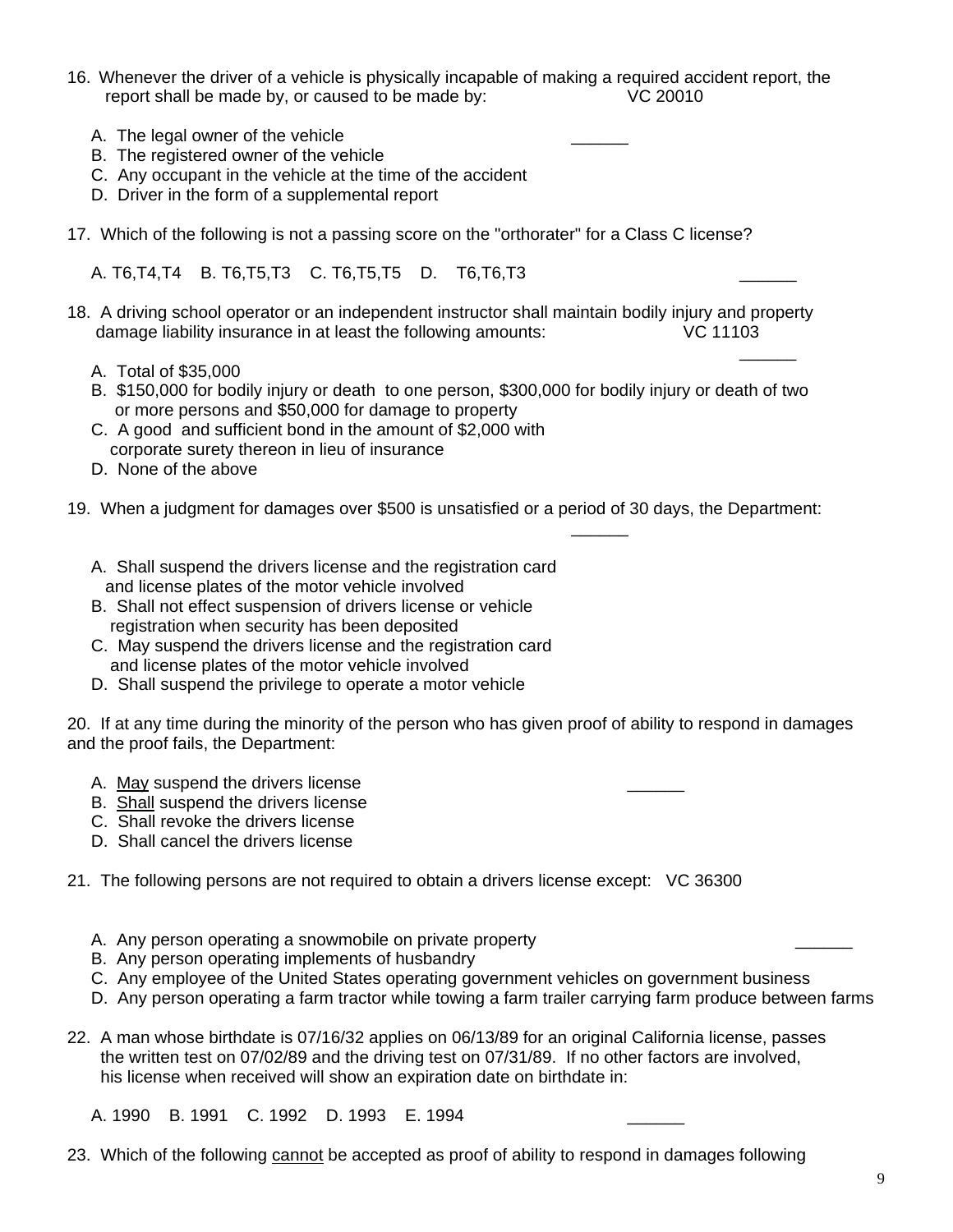an unsatisfied judgment? DLM 14-9

- A. Certificate from an insurance carrier
- B. Bond of the Surety Company
- C. Certificate of self-insurance
- D. Deposit of \$35,000 in cash
- E. None of the above
- 24. The Department may not disclose from accident reports & surety deposit records: VC 16005
	- A. Names and addresses of persons involved
	- B. Names and addresses of insurance carriers
	- C. Amount of insurance coverage
	- D. That suspension action has been taken by the Department
- 25. A class C (3) drivers license allows the operation of: VC 12804
	- A. A passenger bus of 28 person capacity or less
	- B. A 2 axle truck weighing 13,000 lbs. gross
	- C. A 2 axle truck towing a vehicle weighing 7,000 lbs gross
	- D. A 3 axle truck of 9,000 lbs unladen weight
	- E. A truck tractor and semi-trailer

26. How many motor vehicles must a company own to be a self-insurer? VC 16052/16053

| A. At least 10 | B. More than 25 |  |
|----------------|-----------------|--|
| C. At least 15 | D. More than 50 |  |

27. A non-resident over the age of 18 whose home state or country does not require the licensing of drivers, may operate a foreign vehicle owned by him without obtaining a California license for: VC 12503

- A. A maximum of 10 days
- B. Not to exceed 30 days
- C. Not to exceed 60 days
- D. None of the above
- 28. The Department shall revoke the drivers license of a person convicted of driving while under the influence of intoxicating liquor for a period of 3 years when: VC 13352A (5)
	- A. It is the first such conviction
	- B. It is the second such conviction within 3 years
	- C. It is the third such conviction within 7 years
- 29. The term used when the condition in which the eyes are not parallel for distant vision is: DLM 7-54
- A. Suppression B. Dipiopia and the contract of the contract of the contract of the contract of the contract of the contract of the contract of the contract of the contract of the contract of the contract of the contract of C. Strabismus **D. Nystagmus**
- 30. An applicant for a first California drivers license presents and surrenders a valid Hawaii drivers license. His Hawaiian license: 13.0333 DLM
	- A. Will be kept in Sacramento in a special non-resident file
	- B. Will be destroyed upon issuance of a California license
	- C. Will be sent to a field office if he later plans to return to Hawaii, and will be returned to him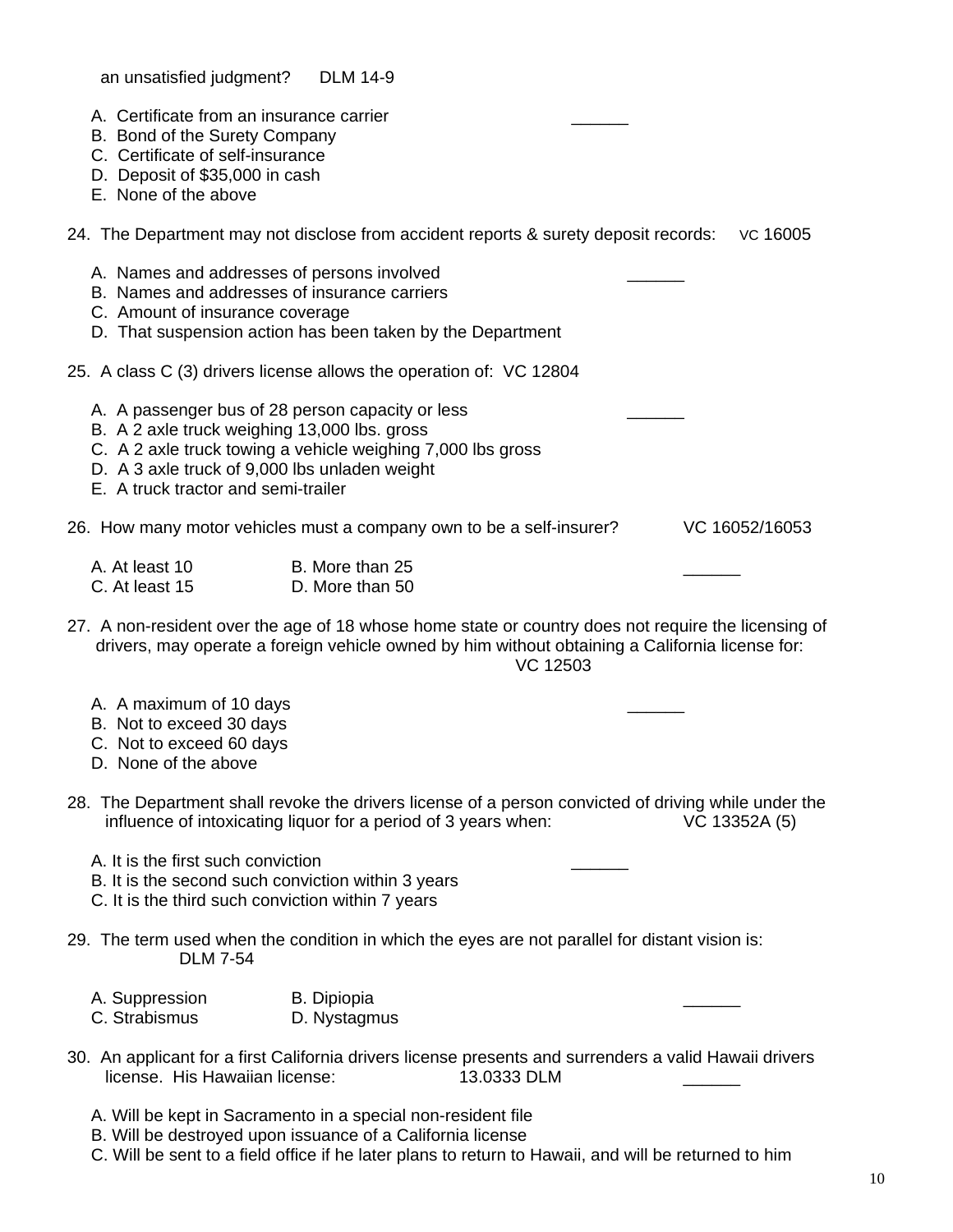upon surrender of California license

- D. Will be returned to the state of Hawaii
- E. Will be kept on file in the field office
- 31. A person is not required to obtain a drivers license while driving on or operating implements of husbandry incidentally over the highways, except: VC 12501/16300/36102
	- A. When driving a farm tractor across a highway
	- B. When using tip-bed type trailer
	- C. When towing a farm trailer with a farm tractor carrying farm produce between farms
	- D. When operating a fertilizer applicator rig in the conduct of agricultural operations
- 32. Unless otherwise provided for in the Vehicle Code, the maximum punishment of a person convicted of a misdemeanor violation of the code: \_\_\_\_\_\_\_ VC 42002
	- A. Shall not exceed a fine of \$250
	- B. Shall not exceed a fine of \$500
	- C. Shall not exceed a fine of \$1000 or 6 months in the county jail
	- D. None of the above
- 33. State employee while operating a state vehicle has and accident where it is determined that he was negligent, which of the following is true:
	- A. He will not be liable under any circumstances
	- B. He may be held liable for payment of damages
	- C. He will be suspended
	- D. His employment will be terminated
- 34. A 21 year old non-resident, New York licensed driver would be able to drive in California until: \_\_\_\_\_\_\_\_ VC 12505
	- A. 10 days after accepting employment B. 10 days after entry
	- C. 10 days after establishing residency
- 35. What is the legal age for a school bus driver: \_\_\_\_\_\_\_\_ VC 12516

A. 16 B. 17 C. 18 D. 21

36. Which one of the following would be passing score on the Snellen Chart: \_\_\_\_\_\_\_\_

- A. Can miss one letter in a line with both eyes
- B. Can miss one letter in a line with either R or L eye or both
- C. Can miss one letter on any line
- D. None of the above

37. A minor who has completed driver education is eligible for a driver's license at age:

A. 15 B. 16 C. 17 D. 18

38. Which one of the following would be the most important criteria in setting up a DT route:

- A. Length of drive
- B. At least four skill tests
- C. The most problems and skill tests that can be accomplished in the shortest time and length

39. Persons signing for a minor's license are liable for what amount?: \_\_\_\_\_\_\_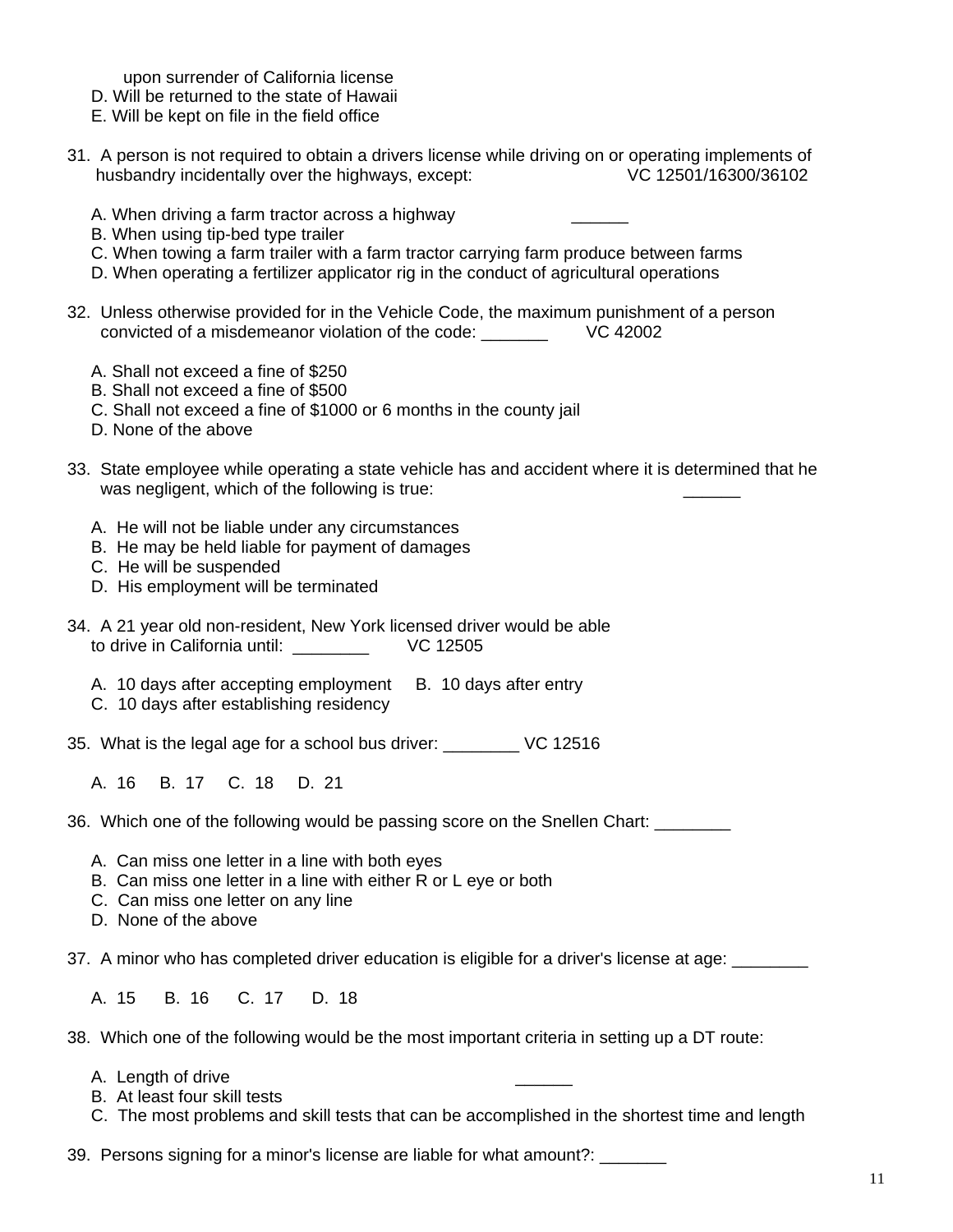A. 15-20-5 B. 15-30-5 C. 10-20-5 D. 10-15-10

40. In what amount must a driving school bond be?: \_\_\_\_\_\_\_ VC 11102

A. \$1000 B. \$2000 C. \$25,000 D. \$15,000

- 41. What is the minimum age for obtaining a non-restricted drivers license?: \_\_\_\_\_ VC 12512, VC 12507
	- A. 14 B. 15 1/2 C. 16 D. 18
- 42. If a person applied for a drivers license and pays the \$12 fee, how many total times can he repeat the required test within a period of one year?: \_\_\_\_\_\_\_

A. One time B. Two times C. Three times D. Four times

43. A minor whose father refuses to sign the application for a drivers license may apply for a refund of the \$12.00 application fee.:

A. TRUE B. FALSE

44. You may drive the following vehicles with a class C (3) drivers license: \_\_\_\_\_\_

- A. A school bus
- B. A 3 axle housecar towing a trailer of 9,000 lbs.
- C. A 3 axle truck towing a 2,000 lb. trailer
- D. None of the above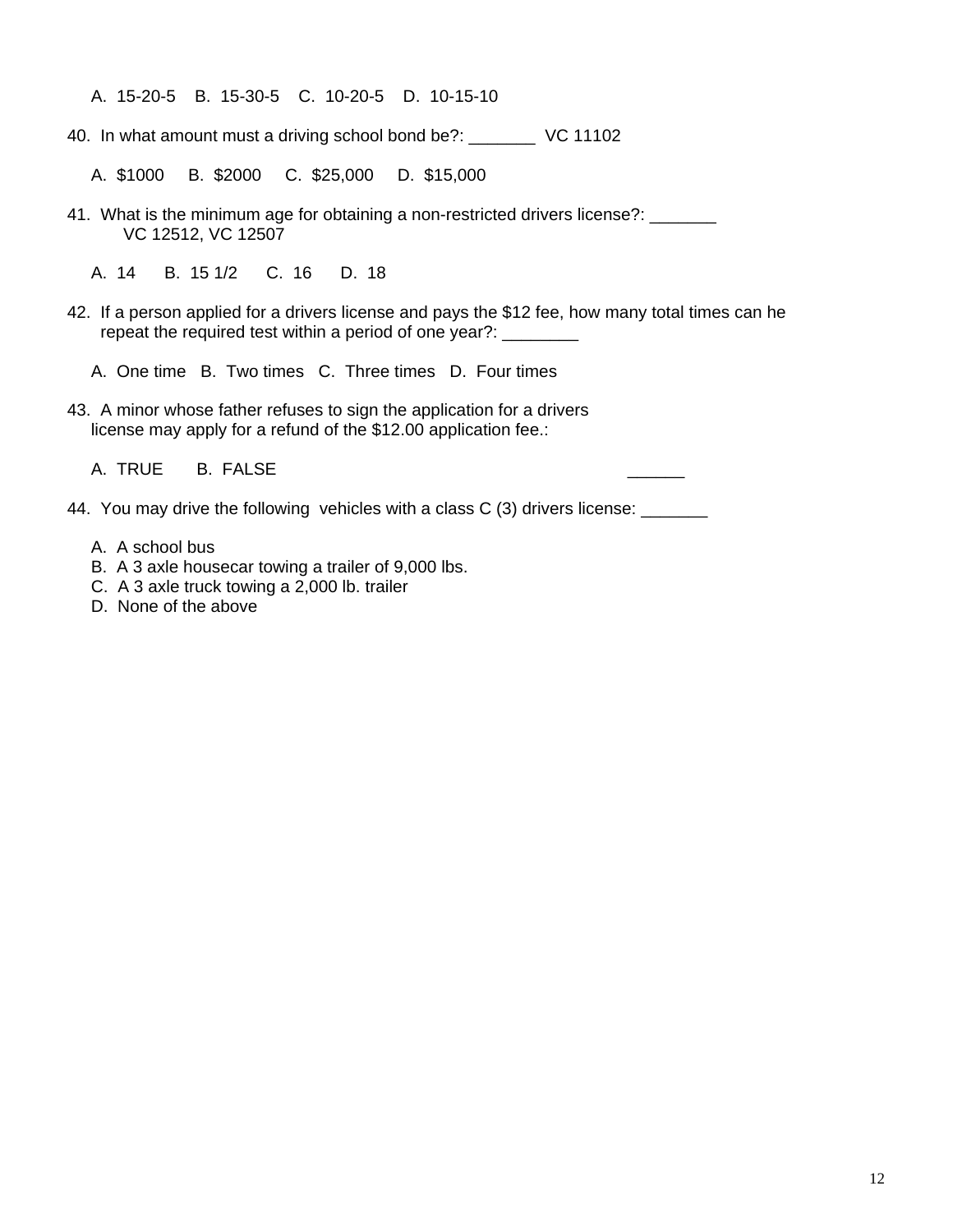45. The abbreviation O.S., as used in the DL manual, is a visual term meaning: \_\_\_\_\_\_ 16.601 DLM

- A. Right eye B. Left eye C. Hard of hearing
- D. Sent for eye test E. Wears contact lenses
- 46. According to the DL manual, an applicant should be referred to a vision specialist when the Orthorater reading is: \_\_\_\_\_\_\_16.309 DLM, 16.313 DLM

A. 6,5,6 B. 6,6,4 C. 6,3,6 D. 6,2,6 E. 6,6,6

- 47. Which of the following persons is not required to obtain a drivers license: \_\_\_\_\_\_
	- A. Any person while driving or operating a off-highway vehicle
	- B. A United States senator while driving with his own vehicle on the highway
	- C. A person 17 1/2 years of age while operating a motor-driven cycle on the highway
	- D. A non-resident under the age of 21 while driving on the highway
- 48. Any licensed non-resident under the age of 18 who is a member of the armed forces of the United States, on active duty in this state, may operate a motor vehicle without obtaining a drivers license for a maximum of: \_\_\_\_\_\_\_\_ VC 12518
	- A. 10 days B. 20 days C. 60 days D. 30 days
- 49. A student drivers license expires: \_\_\_\_\_\_\_\_ VC 12652
	- A. The last day of the driver training course
	- B. Sixty days from date of issue
	- C. When the semester ends
	- D. Thirty days from date of issue
- 50. The department may issue a junior permit to: \_\_\_\_\_\_\_ VC 12513
	- A. A person age 14 through 18 years of age
	- B. Any person at least 14, but less than 18 years of age
	- C. A student of secondary school only
	- D. Any person at least 15, but less than 21 years of age
- 51. Not withstanding certificate provisions, what class of drivers license is required to operate a farm labor vehicle?: \_\_\_\_\_\_
	- A. Class A B. Class B C. Class C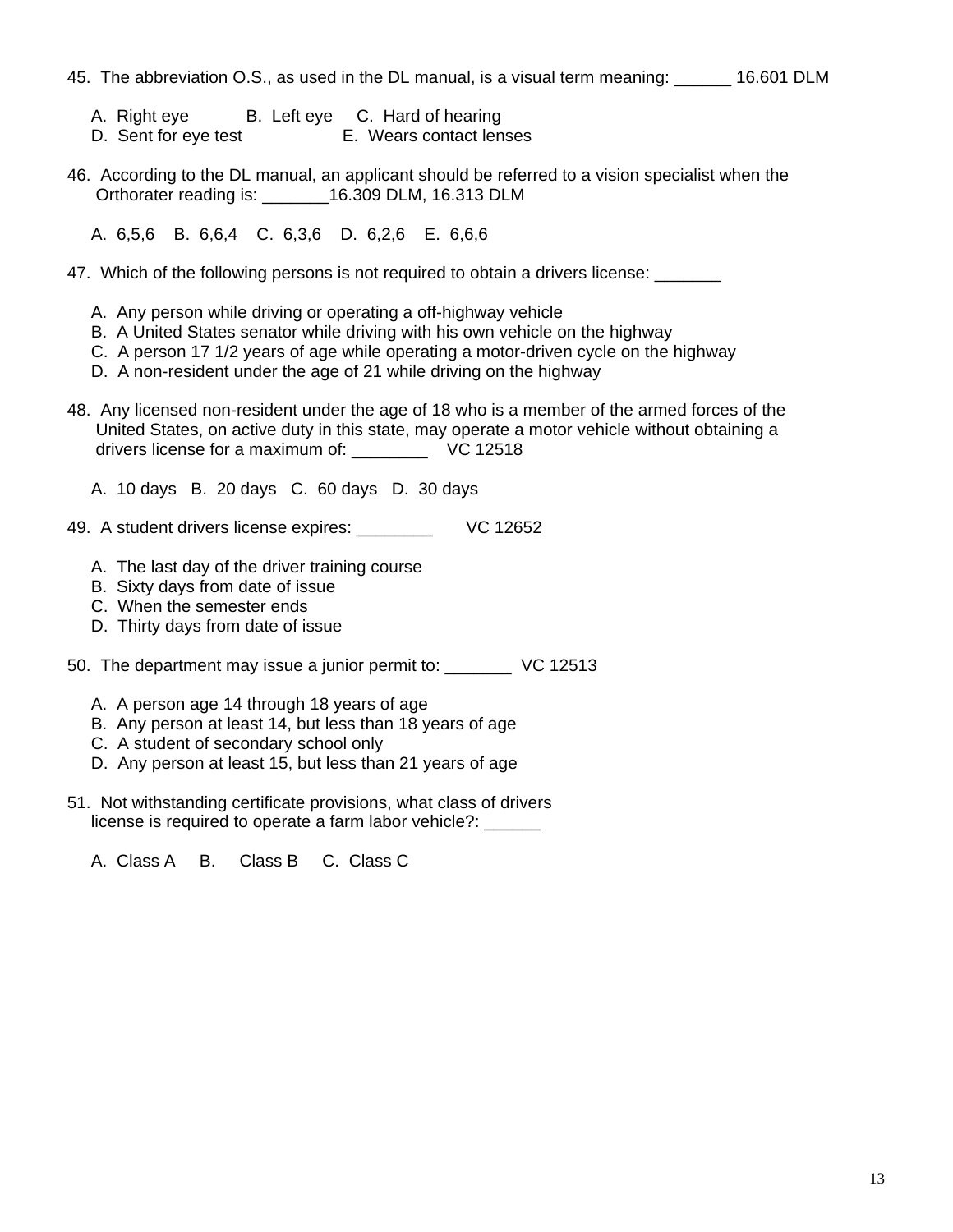- 52. A resident of Iowa enters California on 11/2/95, with an Iowa drivers license that expires on his birthday 8/29/96, and Iowa plates which expire 12/31/95. On 11/13/95 he accepts employment in California. He becomes a resident on 12/13/95. He was born in 1944. He may operate a motor vehicle: \_\_\_\_\_ VC12505
	- A. Not to exceed 10 days from 11/2/95
	- B. Not to exceed 10 days from 11/13/95
	- C. Until 8/29/96
	- D. Until 2/4/96
	- E. Not to exceed 10 days from 12/13/95
- 53. The person signing a minor's application for a license is not liable for the negligent or wrongful act of the minor while driving a motor vehicle when: VC 17710
	- A. The minor is driving a friend's car, without the knowledge of the signator
	- B. The minor is acting as the agent or servant of any person
	- C. The minor holds a valid class C (3) drivers license, but is involved in an accident on the highway while operating a motorcycle
	- D. The minor has an accident while driving the family car without permission.
- 54. When the Department receives satisfactory evidence of the death of the father or mother or the person or guardian who signed and verified the minor's application, the Department: \_\_\_\_\_\_\_ VC 17712
	- A. May temporarily withdraw the minor's drivers license
	- B. Shall revoke his drivers license
	- C. Shall refuse to issue a new license
	- D. Shall cancel the license
- 55. Any civil liability of a minor arising out of his driving a motor vehicle:
	- A. Is imposed upon the parent only if the minor has a valid license
	- B. Is imposed only upon the guardian whether licensed or not, when the guardian has given written consent
	- C. Is jointly and severally shared by the custodian, parent or person with the minor, whether licensed or not, when permission to use the vehicle is implied or expressed
	- D. Is born by the parents, guardian, or custodian only
- 56. In the event of death of any person resulting from an accident and if there is no police officer at the scene, the driver of any vehicle involved shall report the accident to the nearest Calif. Highway Patrol or duly authorized police authority: \_\_\_\_\_ VC 20004
	- A. Without delay B. Within 24 hours
	- C. Within 8 hours D. Within 48 hours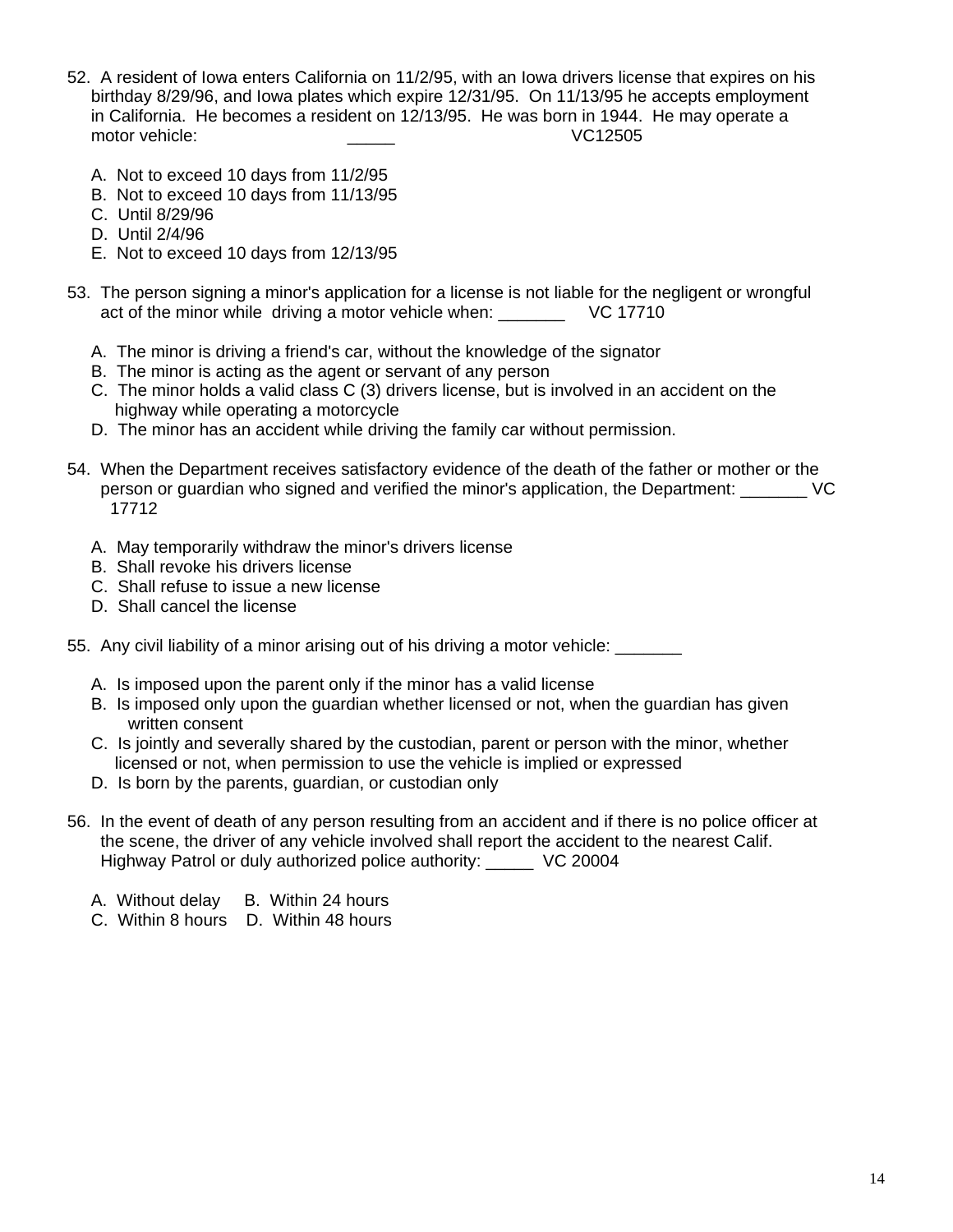- 57. The Department shall issue a license certificate to a driving school instructor when he qualifies for a period of:  $\sqrt{C}$  11105
	- A. 3 years from the application date
	- B. 4 years from date of issuance
	- C. 1 year from date of issuance
	- D. 4 years from application date
- 58. A driving school owner is not required to:
	- A. Be a person who has not been convicted of a crime involving dishonesty, fraud, or deceit
	- B. Maintain a place of business open to the public
	- C. Have a valid California drivers license
	- D. File a bond in the amount of \$2000
- 59. The application fee for a driving instructor is: \_\_\_\_\_\_ 11105.2 (C-1)
	- A. \$30.00 payable to the Department of Motor Vehicles
	- B. \$10.00 payable to the California Highway Patrol
	- C. \$25.00 payable to the Department of Motor Vehicles
	- D. \$10.00 payable to the Department of Compliance Service
- 60. A temporary permit may be issued to any person applying for an instructors license who has met all requirements for a period of: \_\_\_\_\_\_\_ VC 11106
	- A. 60 days B. 90 days C. 120 days D. None of the above
- 61. An application for a basic class C drivers license does not reflect one of the following: \_\_\_\_\_\_\_ VC 12800
	- A. The applicant's social security number
	- B. Whether the applicant has previously been issued an ID card
	- C. Applicant's true full name, age, sex and residence address
	- D. Any other information necessary to enable the Department to determine whether the applicant is entitled to a license under the Vehicle Code.
- 62. The Department shall not issue or renew a drivers license to any person: \_\_\_\_\_\_
	- A. Who is over 90 years old
	- B. Who is unable to read and understand simple English used in traffic and direction signs
	- C. Who has any physical or mental defects
	- D. Who cannot meet the required vision standard

63. Which of the following may be issued an identification card: \_\_\_\_\_\_

- A. Any person
- B. Any person with a Nevada drivers license
- C. Any person 16 years of age or older
- D. Any person 18 years of age or older who does not have a valid California drivers license

64. The proper class license needed to operate a youth bus is: \_\_\_\_\_\_\_

A. Class A B. Class B C. Class C VC 12523

65. It is a rebuttable presumption that a person's blood alcohol level was 0.10 while driving, if that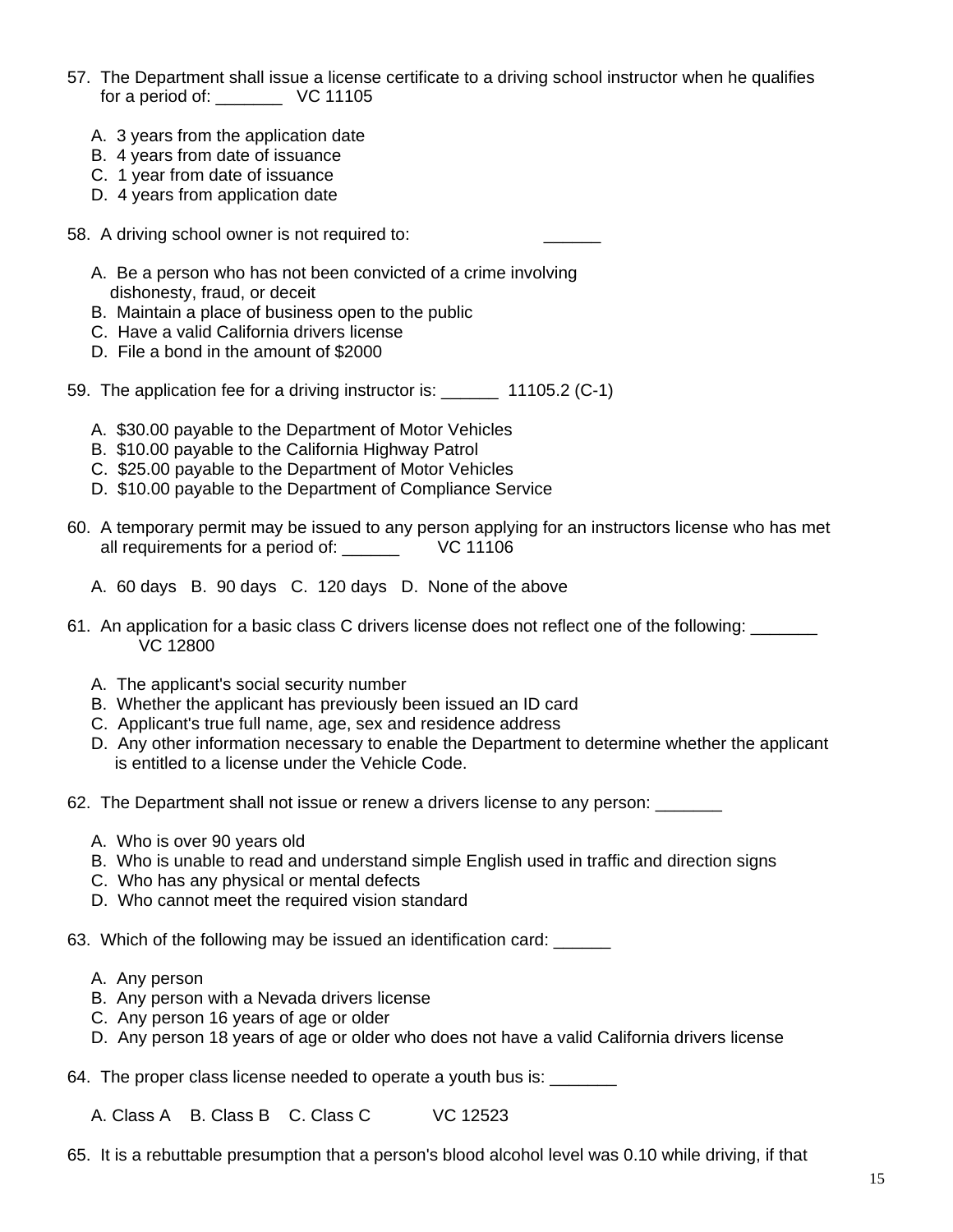person's blood alcohol level is proved by chemical tests to be 0.10 within \_\_\_\_\_\_ hours after driving. VC 23152

A. 3 B. 2 C. 1 D. 1/2

- 66. Upon Conviction of a first offense of Section 23152 VC, a fine of \$390.00 to \$500.00 will be levied. In addition, there shall be: \_\_\_\_\_\_\_ VC 23160
	- A. A minimum of 5 days imprisonment
	- B. 96 hours to 6 months imprisonment
	- C. A maximum of 10 days imprisonment
	- D. None of the above
- 67. A person who drives 25,000 miles or more per year shall be prima-facie presumed to be a negligent operator when his driving record shows a point count of: \_\_\_\_\_\_\_\_ VC 12810
	- A. 4 in 12 months
	- B. 6 in 24 months
	- C. 8 in 36 months
	- D. 6 in 12 months
	- E. None of the above
- 68. Using the hands of a clock as measurement, at what position should you place your hands firmly on the steering wheel?: \_\_\_\_\_\_
	- A. 3 & 9 B. 10 & 12 C. 10 & 4 D. None of the above
- 69. Less than 1/2 of all accidents happen at night: \_\_\_\_\_\_\_\_\_ Com'l Handbook, Pg. 44 A. TRUE B. FALSE

70. An "all terrain vehicle safety instructor" is a person who is: \_\_\_\_\_\_\_\_

- 1. Sponsored by an ATV Safety Training Organization
- 2 . Has completed a course in ATV Safety instruction administered by an ATV Safety Organization
- 3. Has been licensed by the DMV pursuant to Section 11105.1
- 4. Has completed a course in ATV Safety instruction, administered by an "approved" ATV Safety Organization.

A. 1 & 2 B. 2 & 3 C. 1,2, 4 D. 1, 3 & 4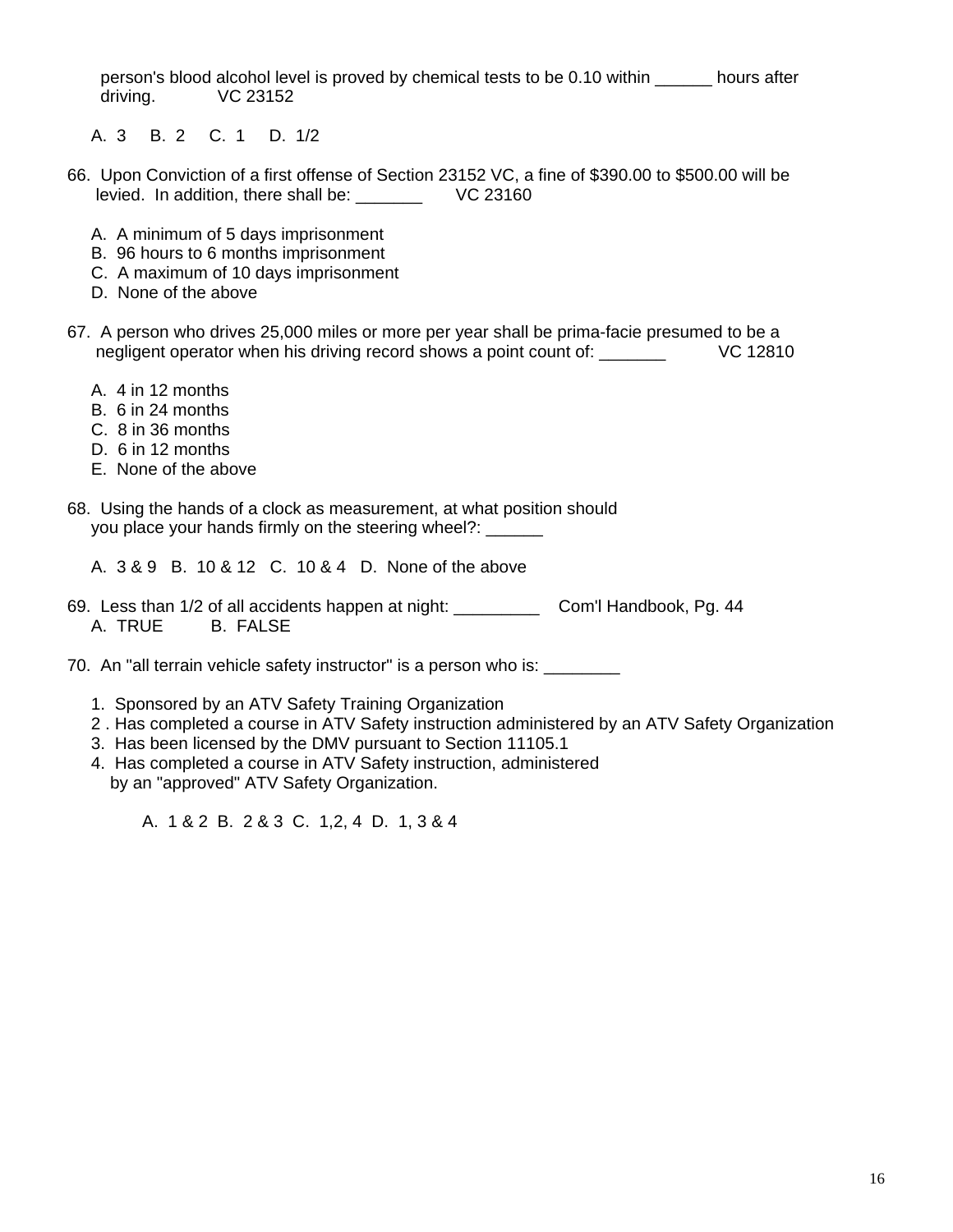- 71. ATV means a motor vehicle subject to division (a) of VC Section 38010, which is : \_\_\_\_\_\_\_
	- A. 50" or less in width and has handle bars for steering control
	- B. 600 lbs or less, unladen weight
	- C. Suspended on 3 or more low pressure tires
	- D. Has a single seat designed to be straddled by the operator
	- E. All of the above
- 72. Spills of hazardous materials should be reported immediately to the nearest CHP or police department office:
	- A. TRUE B. FALSE
- 73. Spills of hazardous materials must be reported to the Department of Hazardous Waste Materials:

A. TRUE B. FALSE

- 74. The National Response Center helps coordinate emergency response to chemical hazards:
	- A. TRUE B. FALSE
- 75. Normally at intersections the car on the left shall yield to the vehicle on the right. Would this right-of-way apply specifically when a terminating highway intersects with a continuing highway?

A. TRUE B. FALSE

- 76. Normally, to apply for a commercial drivers license (CDL) you will have to take a written test and a driving test:
	- A. TRUE B. FALSE
- 77. Which of the following does not require a special certificate: \_\_\_\_\_\_
	- A. Tank combination/bulk liquid load driver
	- B. School bus driver
	- C. School pupil activity bus driver
	- D. Youth bus driver
	- E. None of the above is correct
- 78. What is the penalty for refusing to take a chemical test with one prior DUI on record?
	- A. 1 year suspension
	- B. 2 year revocation
	- C. 1 year restricted driving to and from coarse of employment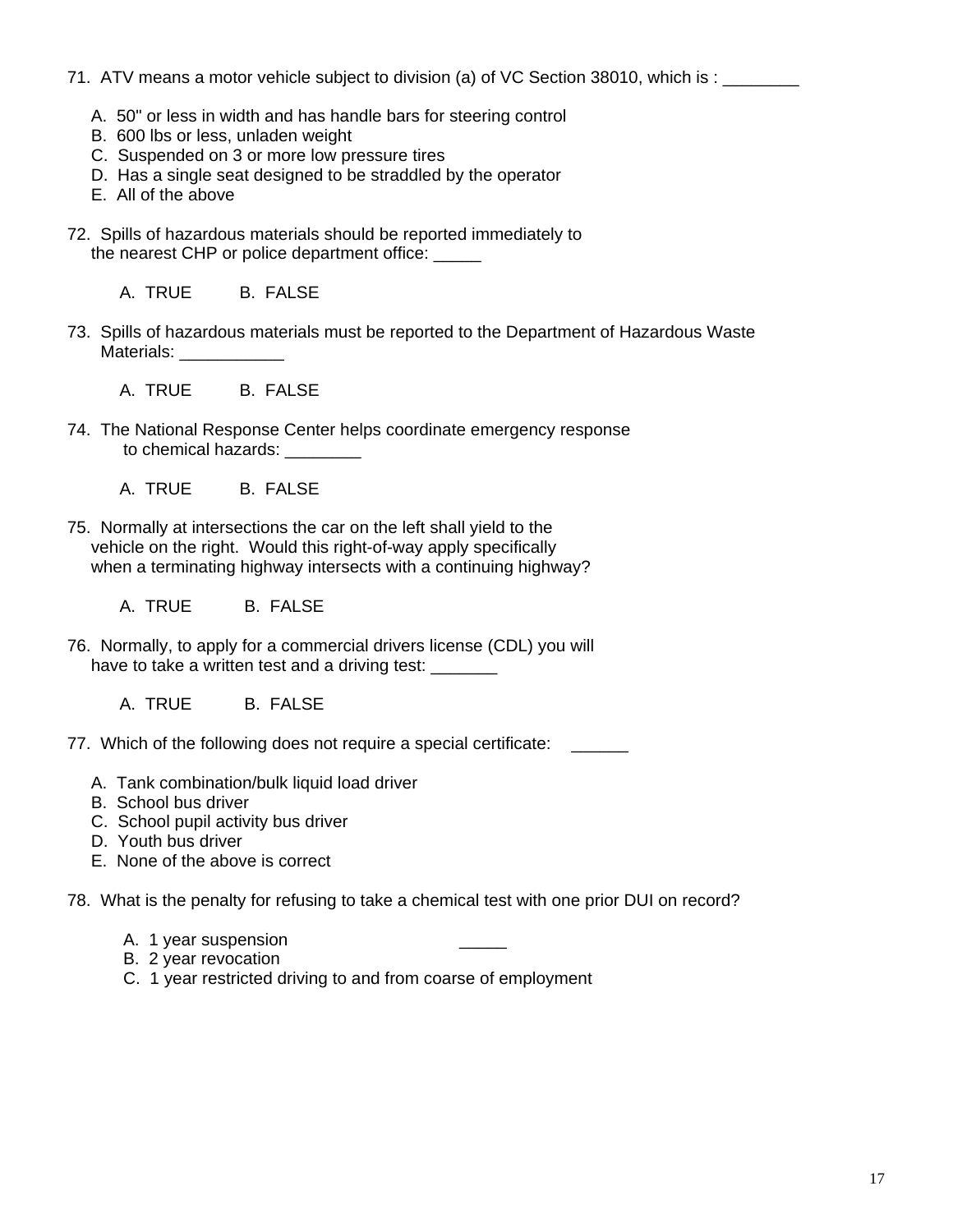| 79. | What is the ADMIN PER SE (APS) penalty for an excessive BAC with<br>no priors for a non-commercial class F driver?                                                                                                                       |
|-----|------------------------------------------------------------------------------------------------------------------------------------------------------------------------------------------------------------------------------------------|
|     | A. 6 months suspension<br>B. 12 months suspension<br>C. 4 months suspension                                                                                                                                                              |
| 80. | A non-Commercial Class C driver with no priors is cited for DUI<br>and issued an APS of Suspension. What restrictions may be obtained?                                                                                                   |
|     | A. Restricted to and from alcohol treatment program and COE<br>B. Course of Employment Only<br>C. Not eligible for any restricted license                                                                                                |
| 81. | A person suspended under a Negligent Operator (NEG. OP) action may request a hearing?<br>VC 12810.5                                                                                                                                      |
|     | B. False<br>A. True                                                                                                                                                                                                                      |
| 82. | What are the reinstatement requirements following a Neg. Operator suspension or<br>revocation?<br>VC 12810.5(c)                                                                                                                          |
|     | A. SR22 and \$100 penalty<br>B. SR1P filing and Re-Issue fee<br>C. None of the above                                                                                                                                                     |
| 83. | May a CDL driver with one prior arrested for DUI in his personal vehicle (Non-Commercial<br>Class F), who takes the breath test and is over .08 percent be eligible for restricted license<br>(Restricted 77)                            |
|     | A. Yes<br>B. No                                                                                                                                                                                                                          |
|     | 84. In order to have a restriction 77 (alcohol treatment program), does a CDL driver needs to<br>downgrade his Class A to Class C if cited for DUI on a commercial vehicle and issued an APS<br>Order of Suspension for four (4) months? |
|     | A. Yes<br>B. No                                                                                                                                                                                                                          |
| 85. | What is the penalty for 2ND conviction of DUI 23152A3?                                                                                                                                                                                   |
|     | A. 2 years<br>B. Suspended for 18 months or restrict for one year if<br>elected to participate in SB38 program<br>C. Not eligible for any restricted license until suspension<br>is over and show evidence of completion DL101)          |
| 86. | Do you need a completion of program (DL101) and an SR 22 to end the 2ND DUI restrictions?                                                                                                                                                |
|     | A. Yes<br>B. No                                                                                                                                                                                                                          |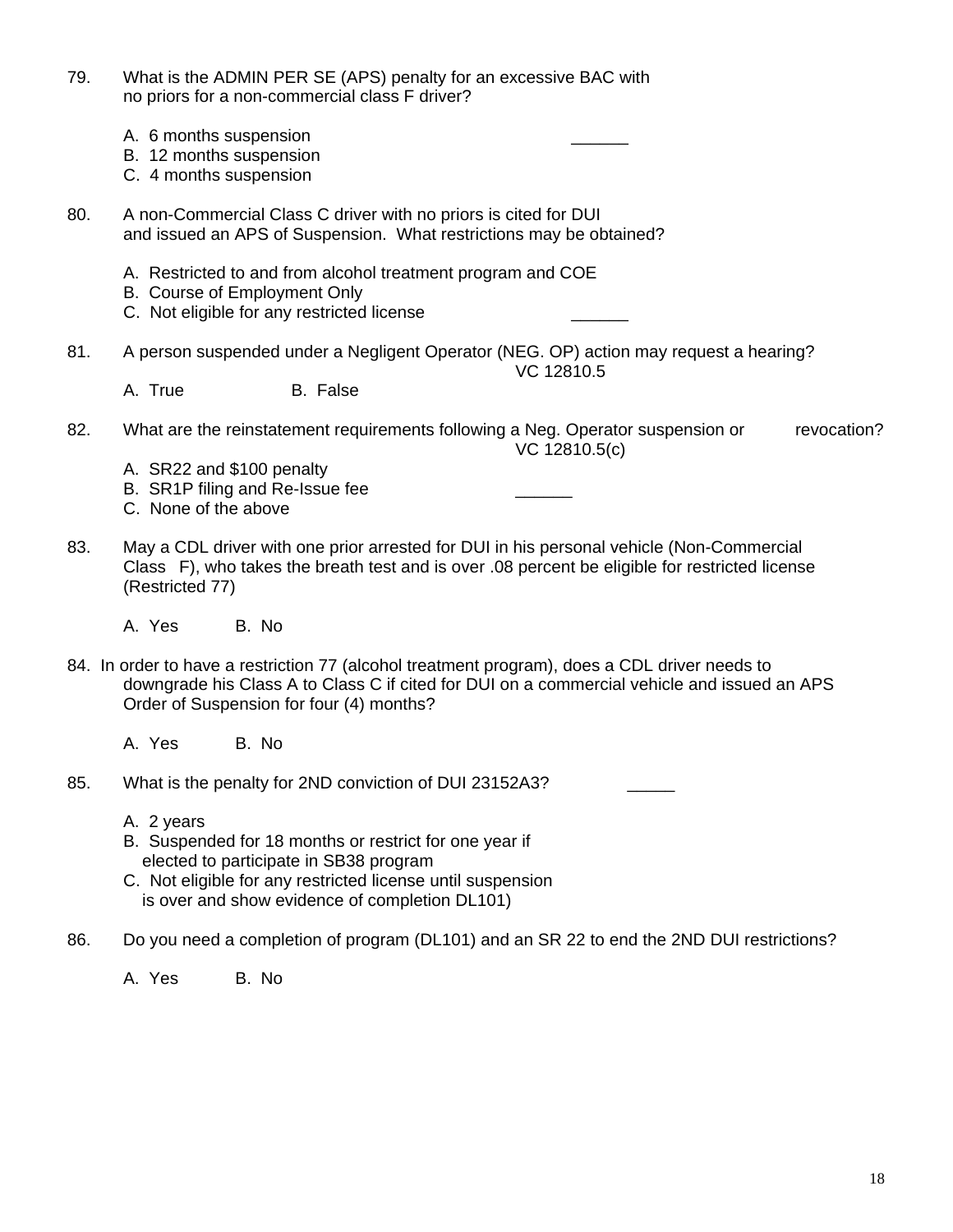# **DRIVERS LICENSE ANSWER SHEET**

| 1. C  | 23. D | 45. B | 67. D |
|-------|-------|-------|-------|
| 2. C  | 24. C | 46. D | 68. D |
| 3. A  | 25. B | 47. A | 69. B |
| 4. B  | 26. B | 48. C | 70. D |
| 5. B  | 27. B | 49. A | 71. E |
| 6. B  | 28. C | 50. B | 72. A |
| 7. C  | 29. C | 51. C | 73. B |
| 8. A  | 30. D | 52. E | 74. A |
| 9. D  | 31. C | 53. B | 75. B |
| 10. C | 32. C | 54. D | 76. A |
| 11. T | 33. B | 55. C | 77. A |
| 12. D | 34. C | 56. A | 78. B |
| 13.D  | 35. C | 57. C | 79. C |
| 14. D | 36. B | 58. C | 80. A |
| 15. C | 37. D | 59. A | 81. A |
| 16. C | 38. C | 60. C | 82. B |
| 17. B | 39. B | 61. A | 83. B |
| 18. B | 40. B | 62. B | 84. A |
| 19. D | 41. C | 63. A | 85. B |
| 20. D | 42. C | 64. B | 86. B |
| 21. D | 43. A | 65. A |       |
| 22. C | 44. B | 66. B |       |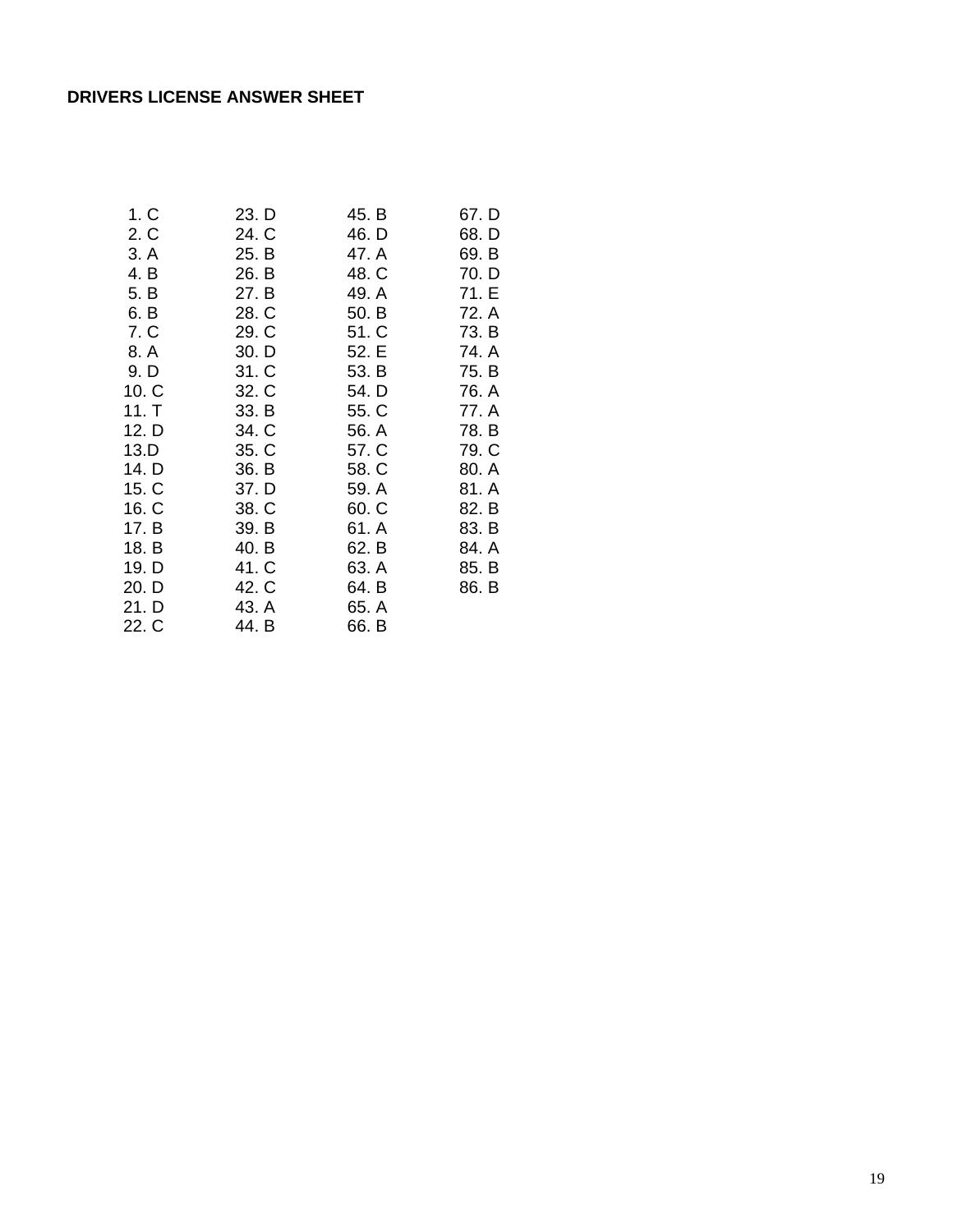### REGISTRATION

1. The Director of Motor Vehicles shall execute and deliver an official bond of: \_\_\_\_\_\_\_\_

A. \$2000 B. \$5000 C. \$15000 D. \$25000 E. None of the above

- 2. A sale shall be deemed completed and consummated when the purchaser has (most complete answer): \_\_\_\_\_\_\_\_\_\_\_\_\_
	- A. Paid the purchase price in full
	- B. Signed a purchase contract
	- C. Signed a security agreement or paid purchase price and taken possession of the vehicle
- 3. A non-resident service person purchases a car in California 11-22-96 that is not currently registered, but which has a valid PNO. On 11-23-96, registration is applied for by the service person.

What portion of the license fee, if any is due:

A. Full year VLF B. 7/12ths VLF C. 5/12th VLF D. No VLF

4. The department may, pending a hearing, temporarily suspend the license and certificates or special plates issued to a manufacturer, transporter, or dealer for a period of time not to exceed\_\_\_\_\_\_\_days:

A. 30 B. 29 C. 10 D. 90 E. 89 VC 11706

5. Dealership licenses shall expire 1 year from midnight of the last day of the month of issuance. Application for renewal must be made not more than \_\_\_\_\_\_\_\_days prior to the expiration date:

A. 90 B. 5 C. 30 D. 120 VC 11717

6. Whenever the owner of an undocumented vessel numbered under the Code sells or transfers his title or interest in, or any part thereof, the owner shall within \_\_\_\_\_\_\_\_days notify the department of said sale or transfer:

A. 10 B. 5 C. 20 D. 15 VC 9911

7. Notice of change of address of location of an undocumented vessel must be made to the department within days:

A. 10 B. 15 C. 5 D. 30 VC 9865

8. The department may issue a temporary vehicle salesperson's license for days, while it is completing its investigation.

A. 60 B. 120 C. 30 D. 76 VC 11803

9. An application for refund of a vehicle license fee must be made:

| A. Within 2 years after the fee became due |            |
|--------------------------------------------|------------|
| B. Within 3 years after the fees were paid |            |
| C. Within 2 years of date of payment       | R&T 10901  |
| D. Within 4 years of date of payment       | R/M 15.300 |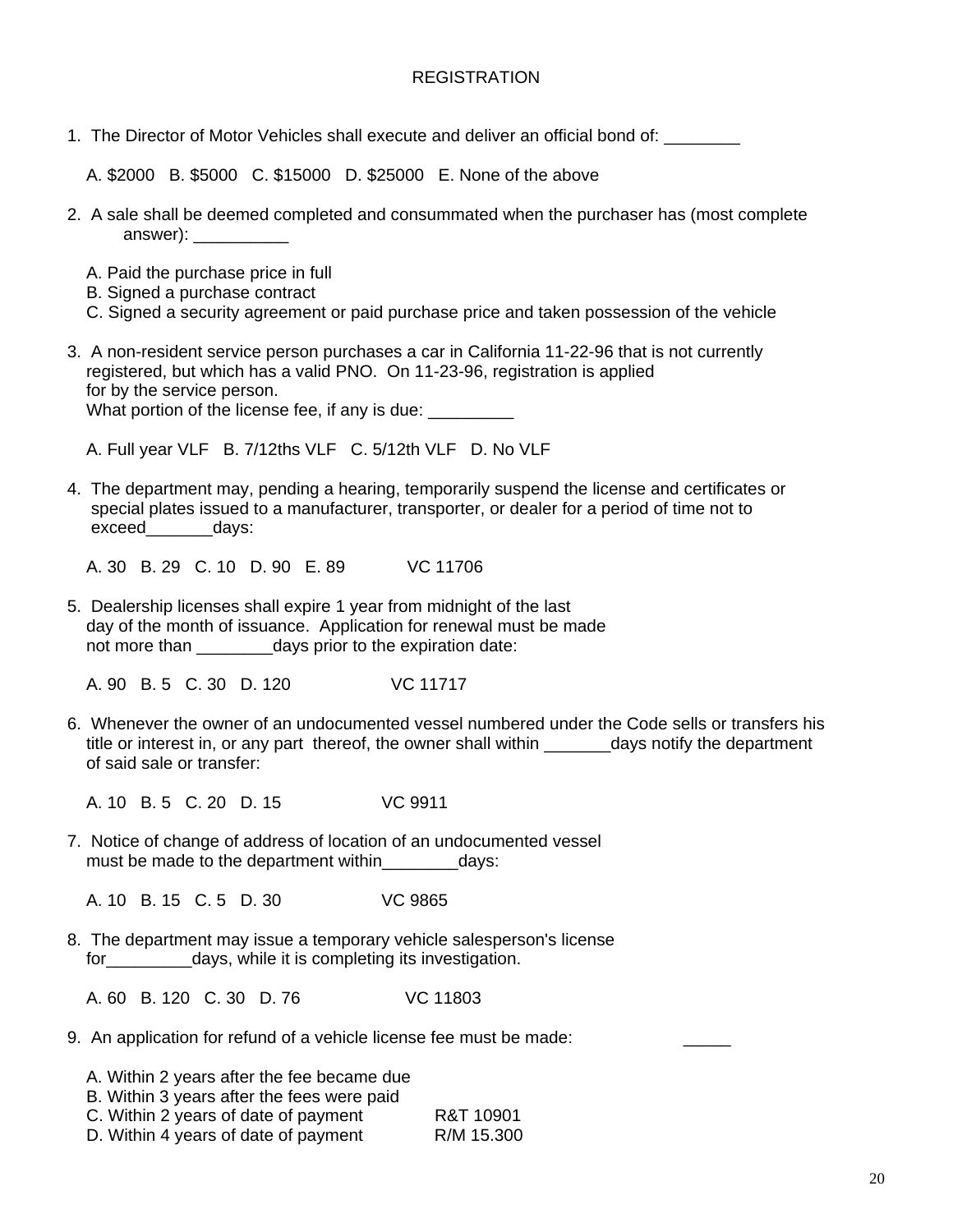| 10. The department shall keep a record of each vehicle registered in the following ways except:                                                                                                                                                                                                                                                                                                                                                                                                                                                         |  |
|---------------------------------------------------------------------------------------------------------------------------------------------------------------------------------------------------------------------------------------------------------------------------------------------------------------------------------------------------------------------------------------------------------------------------------------------------------------------------------------------------------------------------------------------------------|--|
| A. Distinctive number assigned to the vehicle<br>B. Plate number assigned to the registered owner<br>C. Alphabetical, under the name of the owner<br>D. Under the motor or permanent identifying number of the vehicle<br>as may be determined by the department                                                                                                                                                                                                                                                                                        |  |
| 11. The following are considered "dealers" by the Vehicle Code except:                                                                                                                                                                                                                                                                                                                                                                                                                                                                                  |  |
| A. Is engaged wholly or in part in the business of selling vehicles,<br><b>VC5004</b><br>or buying or taking in trade, vehicles for the purpose of resale<br>B. Selling of racing vehicles used exclusively for closed course<br>racing, except for not more than 10% that must be registered<br>under this code<br>C. Persons engaged in the business of soliciting for the sale and<br>delivery of vehicles outside the territorial limits of the U.S.<br>providing that sales of such vehicles produce less than 10% of<br>their total gross revenue |  |
| 12. Historical vehicle plates are assigned:                                                                                                                                                                                                                                                                                                                                                                                                                                                                                                             |  |
| A. Permanently to the owner of the vehicle<br>B. Permanently to the vehicle<br>C. On a regular year-round renewal                                                                                                                                                                                                                                                                                                                                                                                                                                       |  |
| 13. The fees for duplicate historical plates goes into which fund:<br>A. Motor Vehicle Account B. Motor Vehicle Fund<br>C. Environmental Plate Fund<br><b>VC 5004</b>                                                                                                                                                                                                                                                                                                                                                                                   |  |
| 14. When a license plate is found to be missing from a cashier's<br>assigned items, who is to be notified:                                                                                                                                                                                                                                                                                                                                                                                                                                              |  |
| A. Internal Audit Section B. District Manager<br>C. Inventory Management Supervisor                                                                                                                                                                                                                                                                                                                                                                                                                                                                     |  |
| 15. Where are VIN plates ordered from:                                                                                                                                                                                                                                                                                                                                                                                                                                                                                                                  |  |
| A. Inventory Management B. Central Supply                                                                                                                                                                                                                                                                                                                                                                                                                                                                                                               |  |

 C. Chief, Division of Registration & Investigative Services **RM 1.260**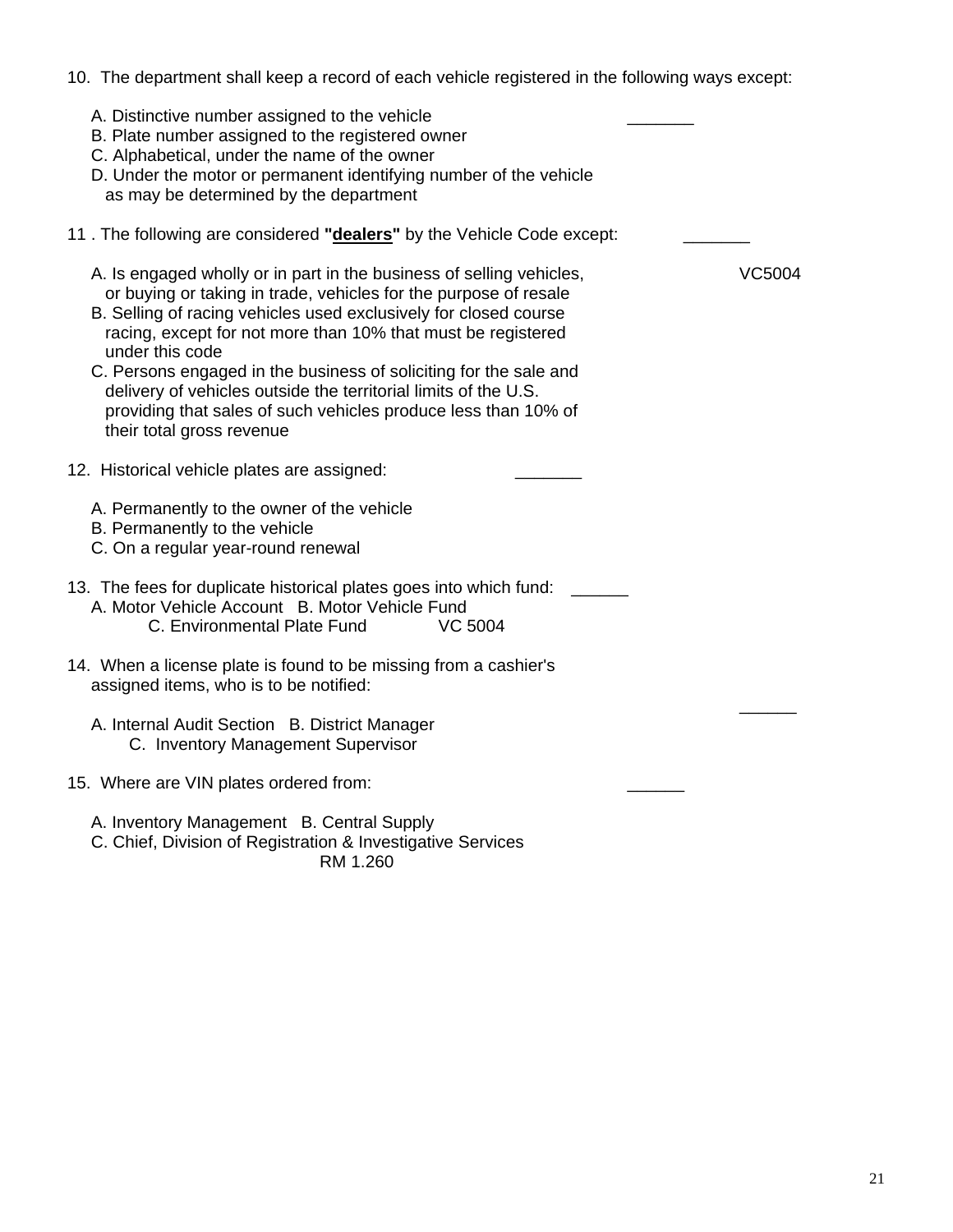|                                                                                                    |       | 16. In the event a vehicle assigned ELP's is not registered for one full registration year, what fees<br>are due, if a PNO is presented for that year:                                                                                                                                         |            |                 |                  |                                                                                                         |           |
|----------------------------------------------------------------------------------------------------|-------|------------------------------------------------------------------------------------------------------------------------------------------------------------------------------------------------------------------------------------------------------------------------------------------------|------------|-----------------|------------------|---------------------------------------------------------------------------------------------------------|-----------|
|                                                                                                    |       | A. None B. \$12.00 C. One year's ELP fee D. \$35.00                                                                                                                                                                                                                                            |            |                 |                  |                                                                                                         |           |
|                                                                                                    |       | 17. If a foreign pickup that has auto type plates assigned to it by<br>the foreign jurisdiction enters this state:                                                                                                                                                                             |            |                 |                  |                                                                                                         |           |
|                                                                                                    |       | A. It is a commercial vehicle according to this state, and there is<br>no difference in reciprocity with any state<br>B. It shall be treated as an automobile for the purpose of<br>determining when registration will be required<br>C. May also be registered as an automobile in this state |            |                 |                  |                                                                                                         |           |
| bill of a sale between two dismantlers:                                                            |       | 18. After a report of dismantling is submitted, what must appear on a                                                                                                                                                                                                                          |            | RM 18.240       |                  |                                                                                                         |           |
| A. The acquisition number<br>year registered                                                       |       | B. Acquisition number and dismantling report number<br>C. The VLF, last license plates assigned to the vehicle, and last                                                                                                                                                                       |            |                 |                  |                                                                                                         |           |
| 9401(A/B)                                                                                          |       | 19. Of the following, which would best describe the registration of a 1934 dump truck:                                                                                                                                                                                                         |            |                 |                  |                                                                                                         | <b>VC</b> |
| and a license fees                                                                                 |       | A. Must be registered as a commercial vehicle, paying full weight<br>B. Registered as commercial vehicle, with commercial plates,<br>C. Pay license fees, registration fees, and assigned auto plates                                                                                          |            |                 |                  |                                                                                                         |           |
|                                                                                                    |       | 20. What is the fee for a 1942 antique motorcycle?                                                                                                                                                                                                                                             |            | <b>VC 50045</b> |                  |                                                                                                         |           |
| A. \$12.00 B. \$15.00                                                                              |       | $C.$ \$20.00                                                                                                                                                                                                                                                                                   | D. \$25.00 |                 |                  |                                                                                                         |           |
|                                                                                                    |       | 21. According to the vehicle code, a golf cart must weigh less than _____. VC 345                                                                                                                                                                                                              |            |                 |                  |                                                                                                         |           |
| A. 1500 lbs.                                                                                       |       | B. 1300 lbs.                                                                                                                                                                                                                                                                                   |            | C. 1000 lbs.    | D. 1999 lbs.     |                                                                                                         |           |
|                                                                                                    |       | 22. A used vehicle is bought on 8-5-92. The plates are due to expire on 8-12-92. When is the last<br>day fees may be paid without penalty if no PNO is furnished?                                                                                                                              |            |                 | Reg. Man. 35.550 |                                                                                                         |           |
| A. On the normal date of expiration<br>B 10 days from date of sale<br>C. 20 days from date of sale |       |                                                                                                                                                                                                                                                                                                |            |                 |                  |                                                                                                         |           |
|                                                                                                    |       | 1500 pounds fits the definition of a motorcycle.                                                                                                                                                                                                                                               |            | <b>VC 400</b>   |                  | 23. A vehicle which has a seat for the rider, has three wheels touching the ground and weighs less than |           |
| True                                                                                               | False |                                                                                                                                                                                                                                                                                                |            |                 |                  |                                                                                                         |           |
|                                                                                                    |       | 24. Cashier negligence in an automated office shall be presumed when a cashier:                                                                                                                                                                                                                |            |                 |                  | ACCT 4-C-3                                                                                              |           |
|                                                                                                    |       | A. Has 3 or more shortages in one 5 day period<br>B. Reveals their ID number to another employee                                                                                                                                                                                               |            |                 |                  |                                                                                                         |           |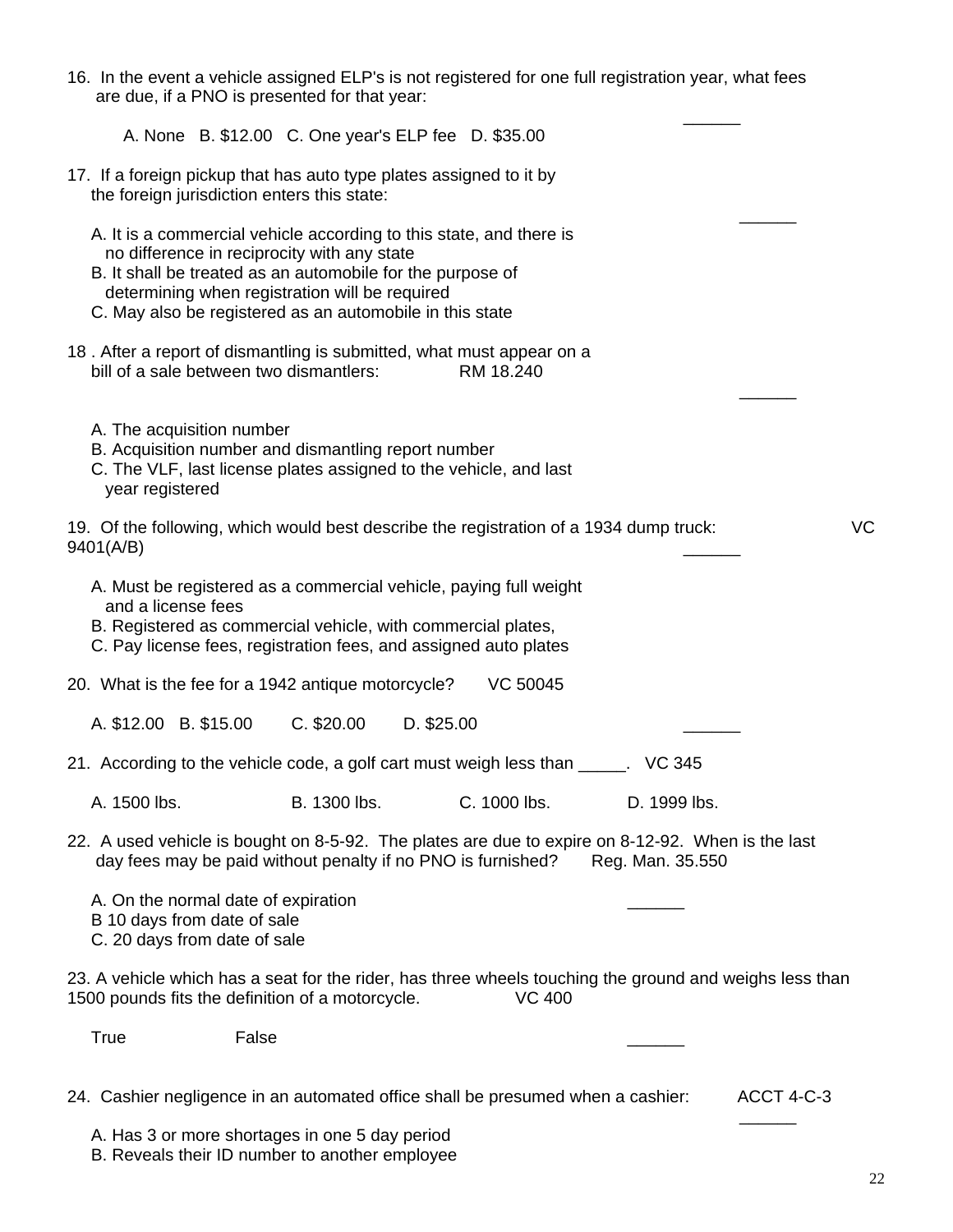C. Fails to "log off" when not in the immediate vicinity of the terminal 25. No vehicle verification or weight certificate is required when an application for prorate operation authority is submitted. Reg. Man. 13.200 T F 26. Which of the following cannot be moved on a \$10.00 one-trip permit?  $VC$  4003 A. a mobile crane B. a commercial vehicle weighing 60,001 lbs. or more C. a vehicle last registered in another state 27. If a vehicle previously registered on a "quarterly" basis pays on 1-5-97 without a CNO, what fees are due? A. weight fee, license fee, registration fee B. license fee, registration fee, first quarterly fees and penalties C. license fee, registration fee, weight fee for the full year and full year penalties on all fees 28. If a stationwagon with optional commercial plates renews late, what fees are due? Reg. Man. 3.005 A. license fee, registration fee, weight fee and penalties B. license fee, registration fee and penalty, weight fee C. license fee, registration fee and penalties 29. When an amphibious vehicle is registered both as an automobile and a vessel, which type of title will be issued? A. Vessel B. Automobile C. Both 30. When is a VR DER prepared? A. In all cases of headquarters communication disruption B. By Phase II automated sites when a system down condition occurs C. When the Z96 program requires manual input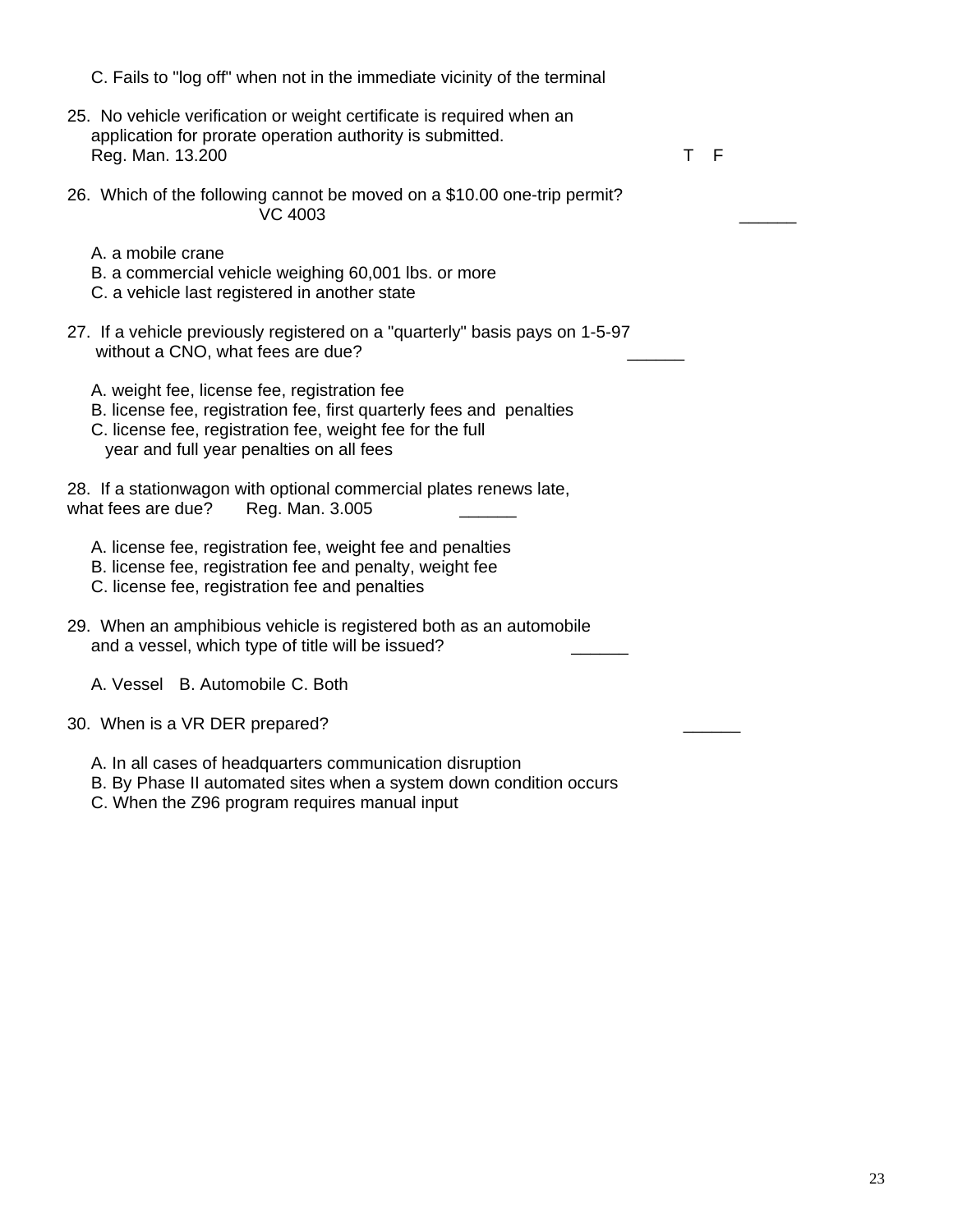| 31. Cashier negligence will be presumed when a Cashier:                                                                                                                                                                                                                                   |
|-------------------------------------------------------------------------------------------------------------------------------------------------------------------------------------------------------------------------------------------------------------------------------------------|
| A. Records a transaction at a time other than in sequence order<br>B. Places accountable items within reach of the public (other than issuance to the customer)<br>C. Works from the same cash drawer as another cashier<br>D. All of the above                                           |
| 32. Cash is defined as:                                                                                                                                                                                                                                                                   |
| A. American issued bills only<br>B. Currency, coin or checks only<br>C. Currency, checks, coin, money orders and warrants on hand or on deposit<br>D. Currency, checks, money orders and warrants                                                                                         |
| 33. The fee for a disabled persons placard is:                                                                                                                                                                                                                                            |
| A. \$5.00<br>B. \$6.00<br>C. No fee                                                                                                                                                                                                                                                       |
| 34. Within how many days must the disposal of unused partial year<br><b>ACCT Manual 5-G-2</b><br>tabs be reported to Sacramento?                                                                                                                                                          |
| A. 60 B. 30 C. 90 D. No report needed                                                                                                                                                                                                                                                     |
| 35. The department shall publish the complete text of the California Vehicle Code: VC 1656a                                                                                                                                                                                               |
| A. At least once every year after the adjournment of the legislature<br>B. Whenever there are more than 50 changes in the previous code<br>C. At least once every two years<br>D. Whenever there are sufficient changes to warrant such publication                                       |
| 36. Monies collected from the sales of Vehicle Codes shall be<br>deposited in the:.<br>VC 1656a                                                                                                                                                                                           |
| A. State Highway Fund<br><b>B. Motor Vehicle Account</b><br>C. Motor Vehicle Fund<br>D. General Fund                                                                                                                                                                                      |
| 37. When ELP plates issued to a person are transferred to another<br><b>VC 5109</b><br>vehicle, the owner shall:                                                                                                                                                                          |
| A. Immediately report the transfer of such plates to another vehicle<br>to the Department forthwith<br>B. Be charged \$15.00 for the transfer of the plates<br>C. Retain the plates until the papers are returned from Sacramento<br>D. Be charged \$35.00 for the transfer of the plates |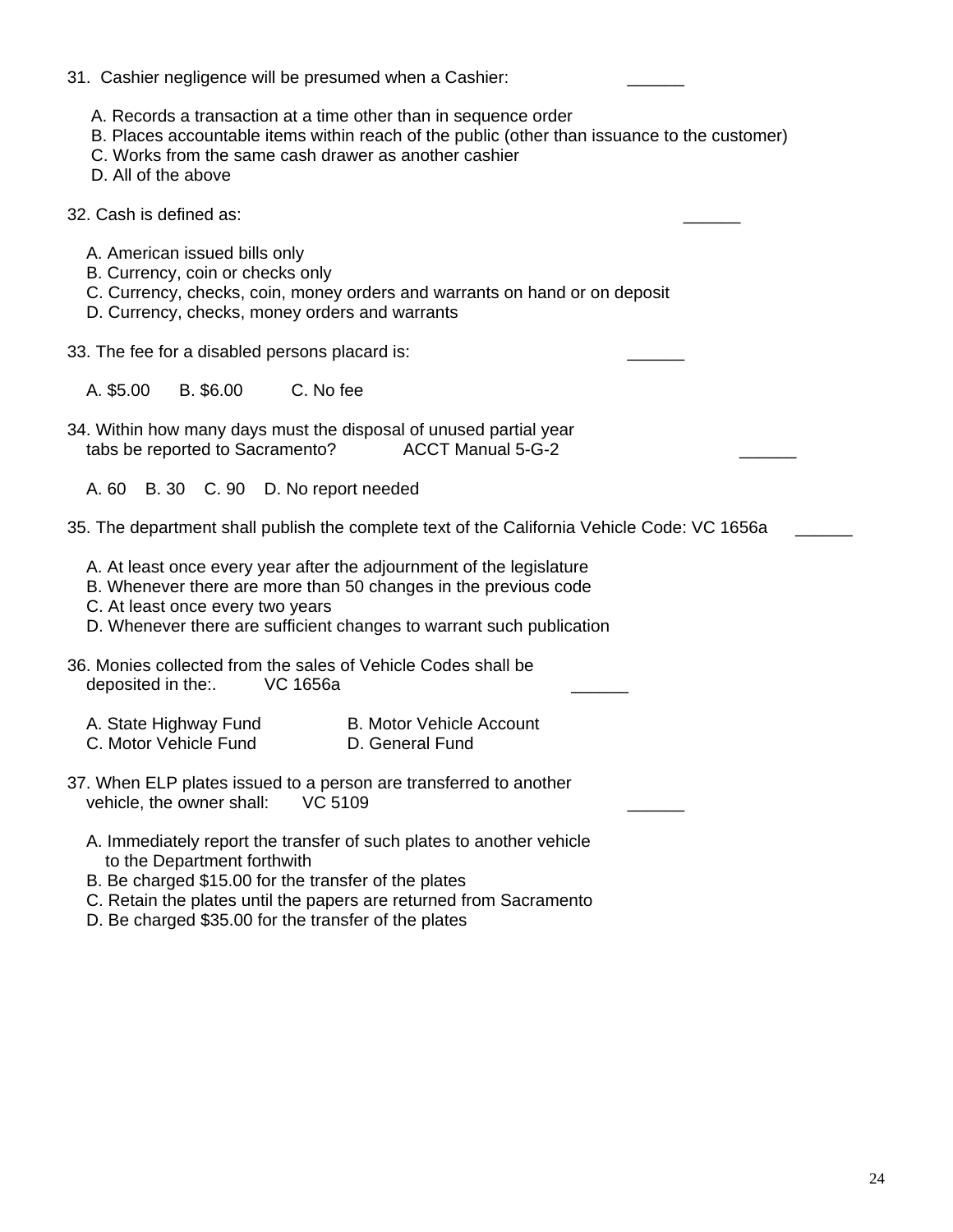| 38. The unladen weight of a vehicle is defined as the weight of the<br>vehicle equipped and ready for operation on the road. It includes<br>all of the following except: VC 660                                                                    |
|----------------------------------------------------------------------------------------------------------------------------------------------------------------------------------------------------------------------------------------------------|
| A. Oil in the motor<br>B. Weight of a tow car crane<br>C. Radiator full of water<br>D. Permanently attached boxes and body parts                                                                                                                   |
| <b>VC 243</b><br>39. A "camper" is not considered an automobile when:                                                                                                                                                                              |
| A. It is not permanently attached to the bed of a pickup<br>B. It weighs less than 21500 lbs.<br>C. It has one axle<br>D. It provides facilities for human habitation only                                                                         |
| 40. The term "transporter" includes all of the following except: VC 645b                                                                                                                                                                           |
| A. A person in the business of operating a tow car<br>B. A person moving a vehicle to a dealer<br>C. A person lawfully moving a vehicle for the owner<br>D. A person moving a vehicle on highway for delivery to the sales agent of a manufacturer |
| 41. A "bus" is most normally defined as any motor vehicle:<br><b>VC 233</b>                                                                                                                                                                        |
| A. Other than a motor truck or truck tractor<br>B. Maintained for the transportation of passengers<br>C. Designed to carry 10 persons including the driver<br>D. Designed to carry more than 10 passengers including the driver                    |
| 42. Those authorized to administer oaths and acknowledge signatures for the purpose of the Vehicle<br><b>VC 18</b><br>Code include the following except:                                                                                           |
| A. Officers of the Highway Patrol<br>B. Officers and employees of the Department of Public Works<br>C. Officers of the Department of Motor Vehicles                                                                                                |

- D. A Department of Motor Vehicle employee who is an Office Assistant II
- 43. A signature or subscription my "mark" can be acknowledged to a<br>sworn statement only when witnessed by: VC 17 sworn statement only when witnessed by:
- A. One person example and the set of the set of the set of the set of the set of the set of the set of the set of the set of the set of the set of the set of the set of the set of the set of the set of the set of the set o
- B. Two persons who put their own initials near the mark
- C. Two persons who sign their own names to the statement
- D. Two persons who sign an attached affidavit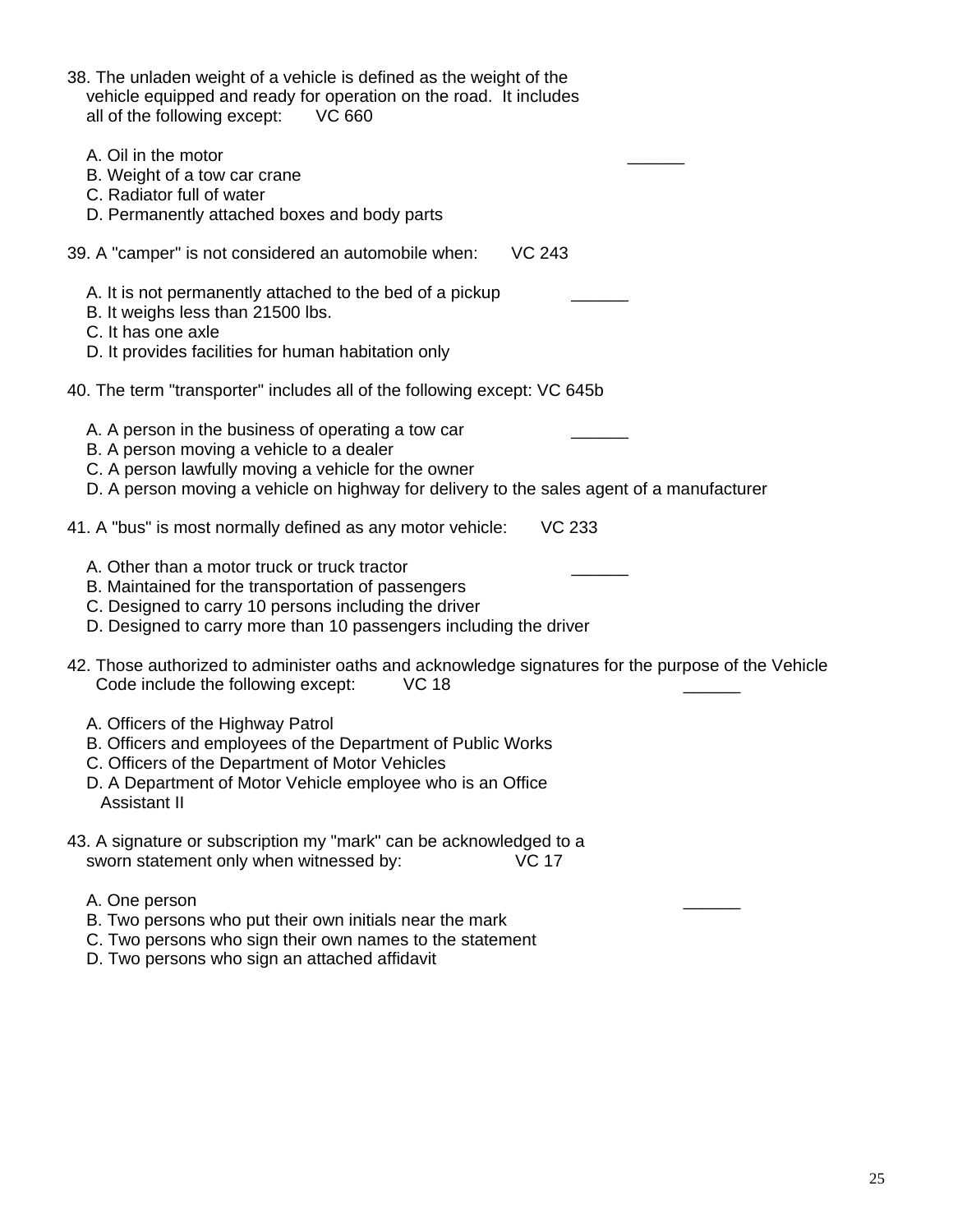| 44. The commission empowered to enter into reciprocity agreements is the:                                                                                               |     |   |    |     | VC 495 |
|-------------------------------------------------------------------------------------------------------------------------------------------------------------------------|-----|---|----|-----|--------|
| A. Drivers License Compact Commission<br>B. Health & Safety Code Commission<br>C. Commission of the Highway Patrol<br>D. Reciprocity Commission                         |     |   |    |     |        |
| 45. The DMV has the option of holding up a transfer even if all<br>documents appear to be in order. RM 1.000<br>T F                                                     |     |   |    |     |        |
| 46. General Delivery, PO Box numbers, or "in care of" addresses are<br>T F<br>never accepted on a registration application. RM 1.115                                    |     |   |    |     |        |
| 47. DMV employees are the only authorized vehicle verifiers.<br>RM 1.125                                                                                                |     |   | T. | - F |        |
| 48. A verification form being completed on a 1954 Oldsmobile must<br>show both engine and serial number in all cases.<br>RM 7.000                                       |     |   | T  | - F |        |
| 49. Documents in the name John James Smith may be signed J. J. Smith;<br>RM 1.139<br>J. Jas. Smith; or John J. Smith.                                                   | т   | F |    |     |        |
| 50. A "name statement" must be signed by the principal only.<br>RM 1.143                                                                                                |     |   | Τ  | - F |        |
| 51. An applicant who does not have all documents needed to register<br>a vehicle must obtain the additional documents before penalties<br>are due or pay the penalties. | T F |   |    |     |        |
| 52. All vehicles are registered by frame number. RM 1.255                                                                                                               | Τ   | F |    |     |        |
| 53. A CAL____CA number may be assigned to a passenger vehicle with<br>a missing plate.<br>RM 1.260                                                                      | т   | F |    |     |        |
| 54. The full year weight fee for a 2 axle trailer weighing 3100 lbs<br>is \$77. VC 9400                                                                                 |     |   | Τ  | - F |        |
| 55. Penalties on special plates; ELP, HAM, Disabled Persons, CB,<br>etc., is an amount equal to the original fee for such plate.<br>RM 1.320                            |     |   | T  | - F |        |
| 56. Regular series plates may be issued to a vehicle exempt from<br>registration fees upon the certification of the:<br><b>VC 5001</b>                                  |     |   |    |     |        |
| A. Commissioner of the California Highway Patrol<br>B. The Attorney General of the State of California<br>C. Governor of the State of California<br>D. Department       |     |   |    |     |        |
|                                                                                                                                                                         |     |   |    |     |        |

57. A man brings his commercial vehicle to California on 11-23-96. He explains that he will return to Oklahoma in July 1997, and wishes to retain his valid Oklahoma plates. The manual indicates you would:

RM 10.120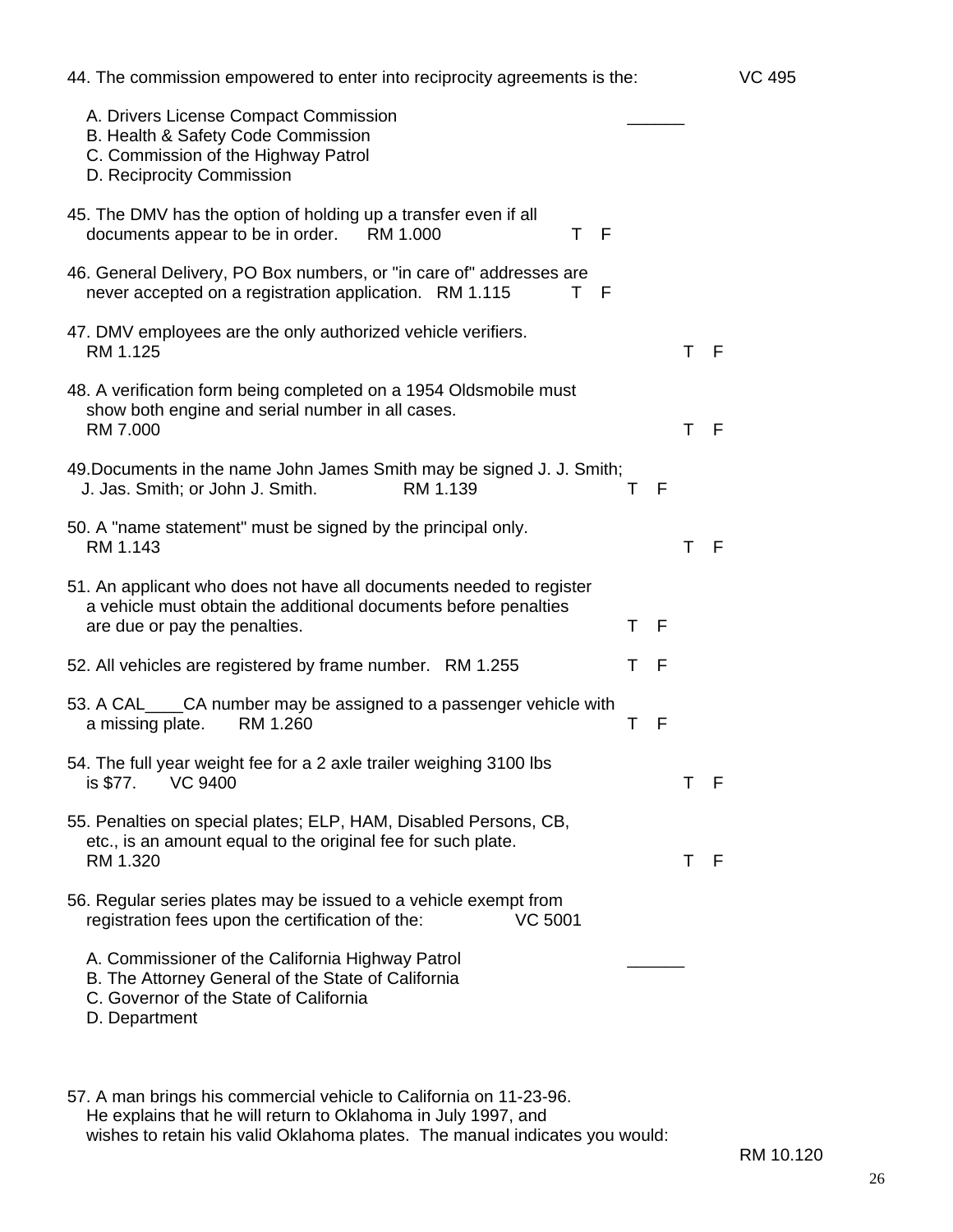- A. Explain to him this is not possible; he must turn in his valid OK plates in order to obtain California registration.
- B. Accept his application for registration with a statement of facts from him explaining why he's retaining his out of state plates.
- C. Accept his application without further explanation; issue California plates and stickers, and give him back his OK plates.
- D. Explain to him that for an additional \$1.00, we can mail his plates to the Oklahoma Licensing Department for later retrieval.
- 58. Which is not needed to complete an application for Special ID plates?
	- A. Bill of Sale
	- B. Description of the vehicle
	- C. Photo of the vehicle or vehicle type
	- D. An application
- 59. According to the vehicle code, the minimum fee for an information request is: VC 1811
	- A. Determined by the Director
	- B. \$0.25
	- C. \$1.00
	- D. \$3.00
- 60. Which of the following vehicles would show a year model?
	- A. SPCNS
	- B. Vehicles made from kits
	- C. Reconstructed vehicles
	- D. None of the above
- 61. In which of the following instances would a CCH not be exempt from registration fees? RM 10.024
	- A. A CCH owned by a non-resident military which displays valid out-of-state license plates
	- B. An unoccupied CCH which is part of a dealer inventory
	- C. A CCH owned by an Indian while it's parked on a U.S. Govern ment Indian Reservation
	- D. None of the above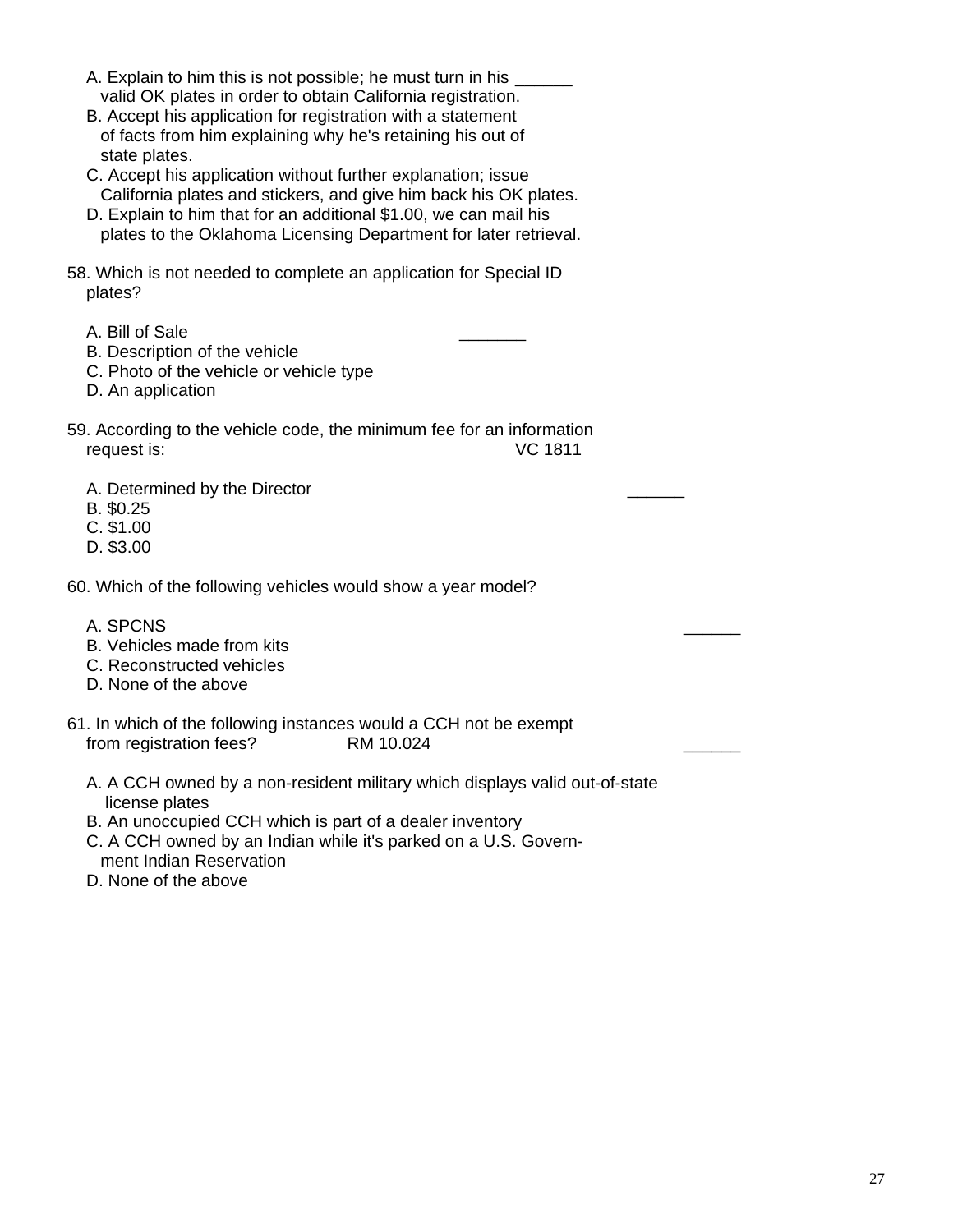| 62. Which of the following may be registered as a title only? VC 4452                                                                                                                                            |                      |
|------------------------------------------------------------------------------------------------------------------------------------------------------------------------------------------------------------------|----------------------|
| A. A vehicle registered to a licensed dealership<br>B. A vehicle with expired registration<br>C. A trailer coach on private property<br>D. None of the above                                                     |                      |
| 63. A publicly owned vehicle is owned by:                                                                                                                                                                        | RM 4.010             |
| A. U.S. Government<br><b>B. City Government</b><br>C. State Government<br>D. County Government<br>E. All of the above                                                                                            |                      |
| 64. Special mobile equipment is self-propelled. RM 4.030                                                                                                                                                         | F<br>T.              |
| 65. Cemetery equipment may be moved incidentally on<br>public highways only when displaying a special<br>identification plate.<br>RM 4.010                                                                       | F<br>Т               |
| 66. An implement of husbandry is a vehicle used exclusively<br>in the conduct of agricultural operations.                                                                                                        | - F<br>RM 4.200<br>Τ |
| 67. Primary use is defined as _____ of use time.                                                                                                                                                                 |                      |
| A. 51%<br>B. 66%<br>C.50% D.75%                                                                                                                                                                                  |                      |
| 68. A certified copy of an original certificate of origin is as<br>acceptable to the Department as the original.                                                                                                 | F<br>т               |
| 69. Which would apply to determine if a forklift truck is exempt from<br>weight fees?<br><b>VC 4013</b>                                                                                                          |                      |
| A. The total weight of the vehicle<br>B. Whether or not it is to be moved unladen<br>C. Whether or not it is to be moved over public highways<br>further than 1/4 mile<br>D. All of the above                    |                      |
| 70. In some instances, a title only may be issued to a vehicle<br>located out of state.<br>RM 2.500                                                                                                              | Τ<br>- F             |
| 71. In order to work as a licensed salesperson, one must: VC 11812                                                                                                                                               |                      |
| A. Have a salesperson's license in their possession<br>at all times<br>B. Have a salesperson's license on display at sales premises<br>C. Pay a fee of \$20.00<br>D. Take out a bond in the amount of \$1,000.00 |                      |
| 72. Which of the following would be exempt from weight fees? VC 9400                                                                                                                                             |                      |
| A. A trailer weighing less than 2000 lbs                                                                                                                                                                         |                      |

B. A 2 axle commercial vehicle weighing less than 3000 lbs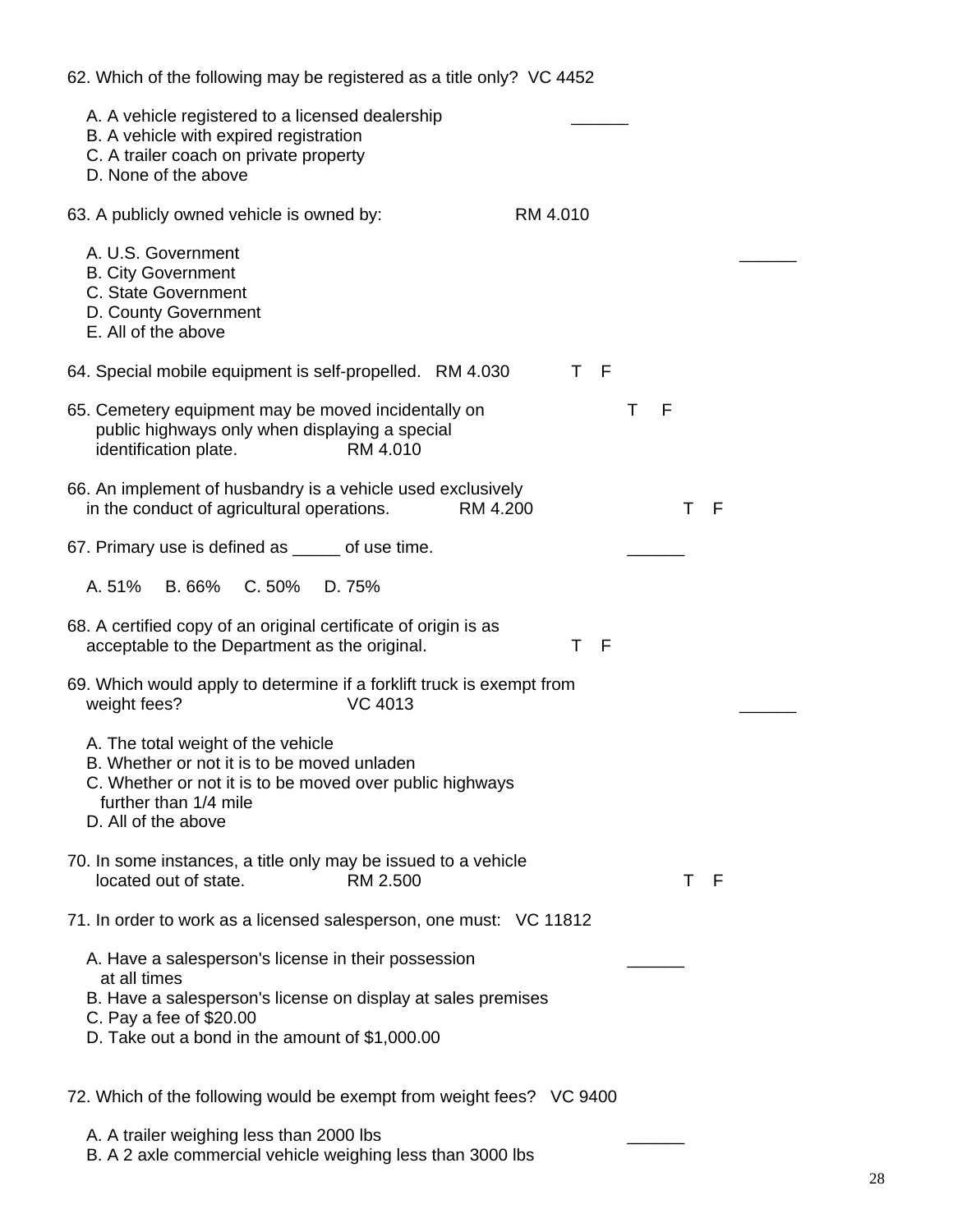| C. A 3 axle commercial vehicle weighing less than 2000 lbs                                                                                                                                                                                                                                                                       |
|----------------------------------------------------------------------------------------------------------------------------------------------------------------------------------------------------------------------------------------------------------------------------------------------------------------------------------|
| 73. Vehicles altered by conversion to propane or natural gas<br>- F<br>Τ<br>after 8-1-69 require a smog certificate upon transfer<br>unless otherwise specifically exempted under 27.070 of the<br>registration manual.<br>RM 27.100                                                                                             |
| 74. Signatures of all new registered owners are required on used reports of sale.<br>R/M 17.401<br>F<br>т                                                                                                                                                                                                                        |
| 75. When application is made for duplicate certificate of number<br>and substitute sticker on the same application form, the fee<br>F<br>is \$5.00.<br>т                                                                                                                                                                         |
| F<br>76. Applications may be submitted to the DMV electronically.<br>т<br>VC 1801.1                                                                                                                                                                                                                                              |
| 77. Commercial motor vehicles manufactured in 1936 or prior are<br>RM 3.110<br>VC 9401a<br>issued auto plates.<br>Τ<br>F                                                                                                                                                                                                         |
| 78. A 60 day temporary operating permit should be issued to an<br>applicant who is paying his registration renewal fees on a<br>potential with parking citations in order to avoid penalties,<br>even though the parking violation fees aren't paid at that<br>Τ<br>-F<br>time.<br>RM 26.103                                     |
| 79. When an applicant applies for transfer only on a vehicle<br>with PNO and expired registration, no smog is needed.<br>T<br>RM 27.070<br>F                                                                                                                                                                                     |
| 80. When a person residing in California or having an established<br>place of business here leases a vehicle from a non-resident<br>owner for use in California, the vehicle must be registered<br>here by either the lessee or the lessor, unless specifically<br>exempted from California registration.<br>RM 10.020<br>F<br>т |
| 81. On 4-15-96, an applicant presents the most recent registration<br>(1988) for a vehicle. The fees are due date of first operation<br>and the application should be rated for a 12 month registration.<br>RM 2.420<br>F<br>Τ                                                                                                   |
| 82. A legal owner may sell his interest in a vehicle to another<br>legal owner without permission from the registered owner.<br>RM 5.010<br>F<br>Τ                                                                                                                                                                               |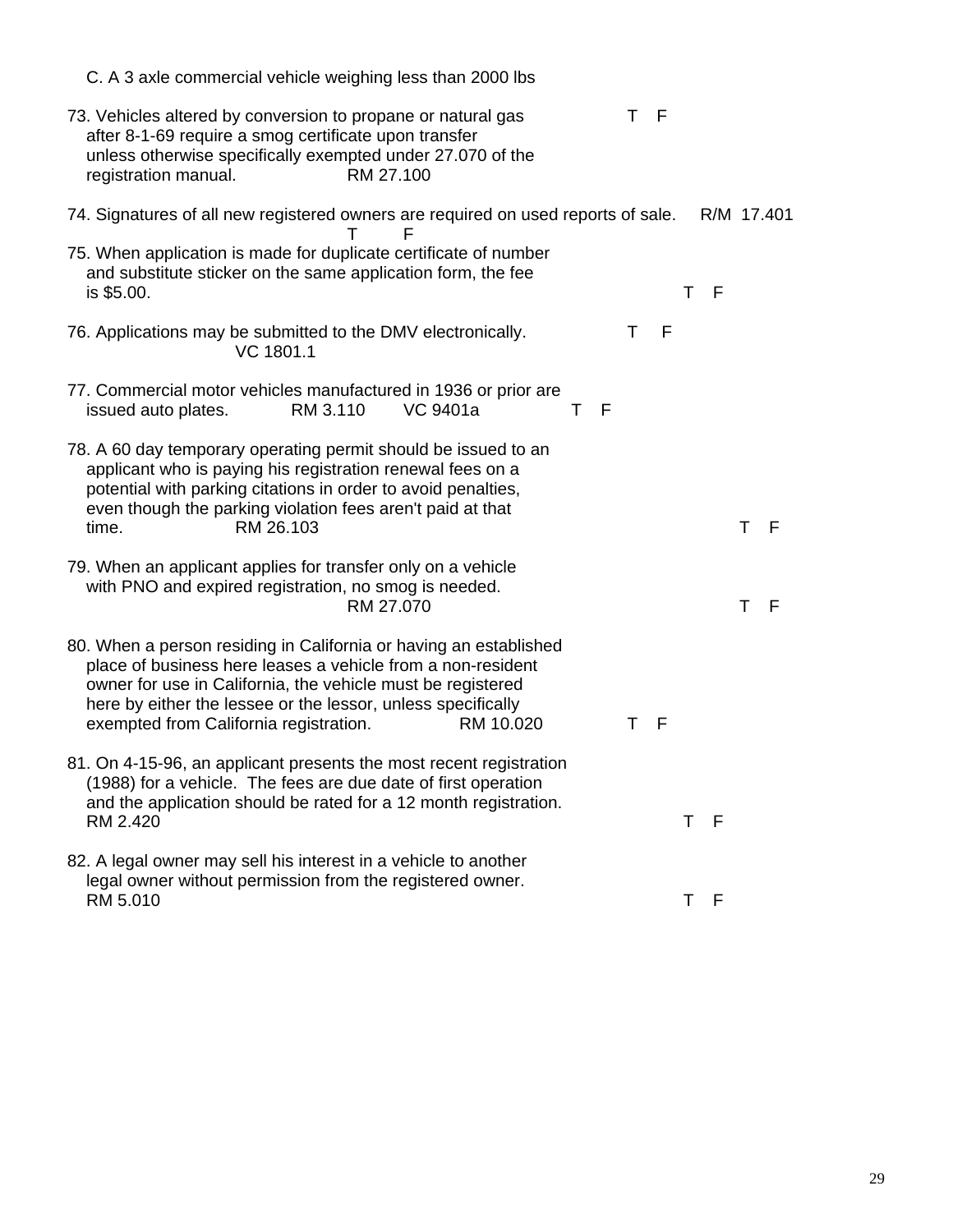| 83. When may the DMV require an applicant to demonstrate their continued | eligibility for address confidentiality?                                                                                                                                                   |     |               | VC 1808.9      |       |           |     |
|--------------------------------------------------------------------------|--------------------------------------------------------------------------------------------------------------------------------------------------------------------------------------------|-----|---------------|----------------|-------|-----------|-----|
|                                                                          | A. Upon renewal of their DL or ID card or not later than 90 days prior<br>to expiration<br>B. Not required on renewal<br>C. Will automatically continue<br>D. None of the above            |     |               |                |       |           |     |
| 84. Non-resident military personnel are exempt from:                     |                                                                                                                                                                                            |     |               |                |       | RM 10.055 |     |
| C. Transfer fee                                                          | A. Registration fee B. Vehicle license fee                                                                                                                                                 |     | D. Weight fee |                |       |           |     |
| 85. The term "unladen weight" means the weight of a vehicle equipped and | ready for operation including all but:                                                                                                                                                     |     |               | RM 3.120       |       |           |     |
| A. Oil in the motor<br><b>B.</b> Fenders<br>C. Full tank of fuel         | D. Radiator full of water<br>E. Any machinery attendant to the efficient operation of the<br>body of the vehicle                                                                           |     |               |                |       |           |     |
| 86. A vehicle with a yearly weight fee of \$124 is withdrawn from        | service on 3-15-97 and the owner surrenders the reg card and<br>plates. Expiration date was 12-31-97. On 7-1-97, he applies<br>for weight fee credit on a new vehicle. He will be allowed: |     |               |                |       |           |     |
| A. \$30.00<br>D. Nothing                                                 | B. Remainder of year's weight fee (July - Dec) minus \$3.00<br>C. Remainder of year's weight fee (March - Dec) minus \$3.00                                                                |     |               |                |       |           |     |
| 87. Upon application for transfer of a vehicle, the DMV shall require    | evidence of Financial Responsibility. VC 4000.37                                                                                                                                           |     |               |                |       | $\top$    | - F |
| 88. A transfer fee is considered delinquent if not paid within           | days of the transfer date.                                                                                                                                                                 |     |               | <b>VC 5902</b> |       |           |     |
| A. 15                                                                    | <b>B.</b> 30                                                                                                                                                                               |     | C.10          | D. 20          |       |           |     |
| 89. For VLF purposes, a non-trailer coach vehicle reaches it's           | minimum value in _____ years.                                                                                                                                                              |     |               | RM335.060      |       |           |     |
| A. 7                                                                     | <b>B.8</b>                                                                                                                                                                                 | C.9 | D. 11         |                | E. 18 |           |     |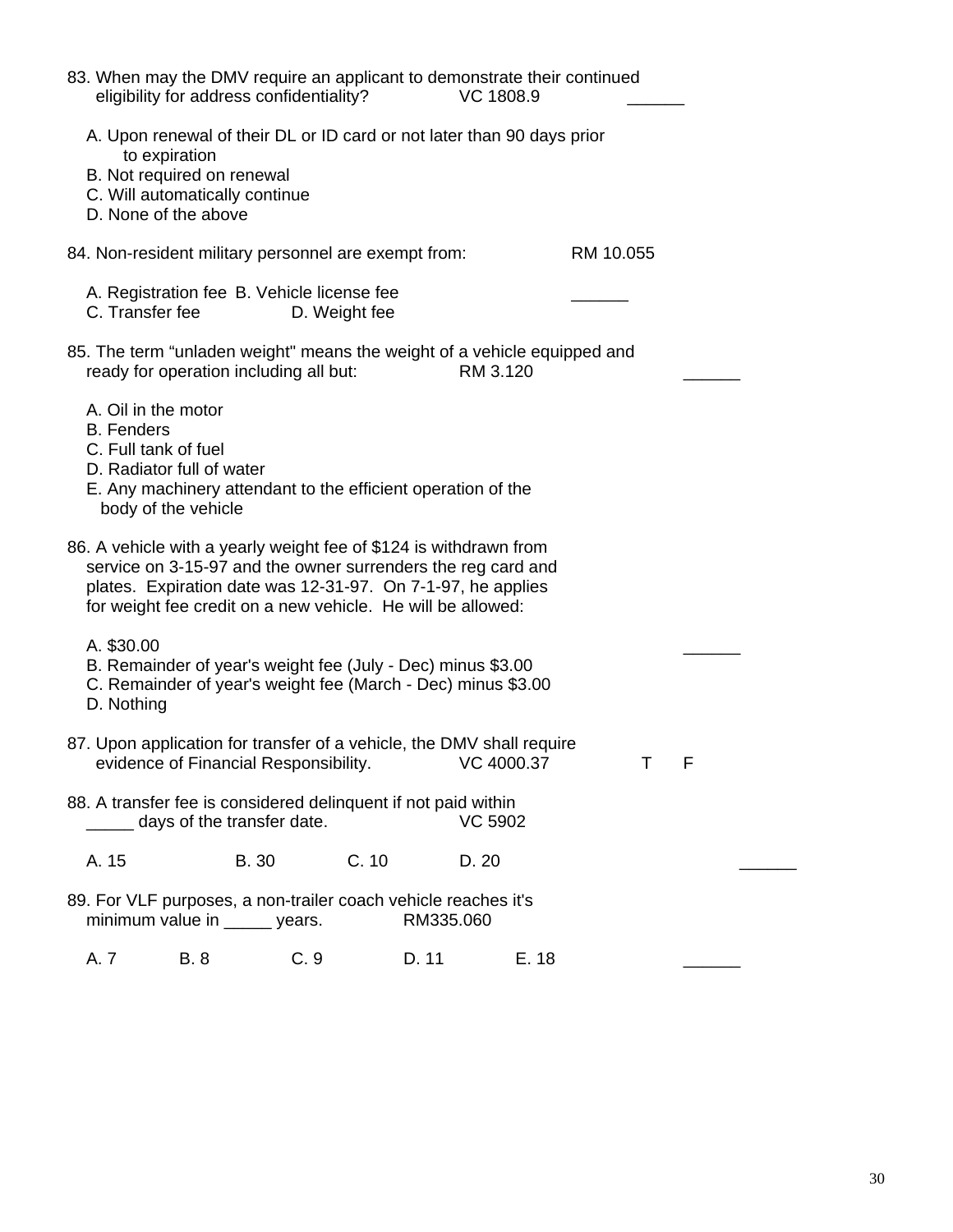| 90. Evidence that a new vehicle dealer in California has title<br>to new cars sold by him is ordinarily afforded the Depart-<br>ment by:                                                                                   | RM 17.100 |           |  |
|----------------------------------------------------------------------------------------------------------------------------------------------------------------------------------------------------------------------------|-----------|-----------|--|
| A. Certificate of proposed franchise<br>B. A factory invoice<br>C. His flooring plan<br>D. A manufacturer's certificate of origin                                                                                          |           |           |  |
| 91. The fee for non-departmental fingerprints is:                                                                                                                                                                          |           |           |  |
| A. \$3.00 B. \$15.00 C. \$7.00 D. \$5.00 E. None of the above                                                                                                                                                              |           |           |  |
| 92. The fee for OHV original application is:                                                                                                                                                                               | RM 30.100 |           |  |
| A. \$10.00 B. \$15.00 C. \$7.00 D. \$21.00 E. None of the above                                                                                                                                                            |           |           |  |
| 93. A documented vessel is required to be documented by the:<br>RM 29.010                                                                                                                                                  |           |           |  |
| A. California Department of Motor Vehicles<br><b>B. United States Coast Guard</b><br>C. Department of Fish and Game<br>D. None of the above                                                                                |           |           |  |
| 94. Original boat registration is:                                                                                                                                                                                         |           | RM 29.170 |  |
| A. \$11.00 B. \$2.00 C. \$9.00 D. \$22.00 E. None of the above                                                                                                                                                             |           |           |  |
| 95. A non-resident enters California with a commercial vehicle<br>with a camper attached. He is going to register it as a<br>housecar. Fees are due:                                                                       | RM 10.010 |           |  |
| A. Within 20 days of entry<br>B. Within 30 days of entry<br>C. May drive on out of state plates until expiration, up<br>to maximum of one year<br>D. Immediately<br>E. Depends upon reciprocity agreement with other state |           |           |  |
| 96. Diamond "E" Exempt plates are issued to which agencies?<br>RM 4.020                                                                                                                                                    |           |           |  |

A. County B. State C. Quasi-political D. None of the above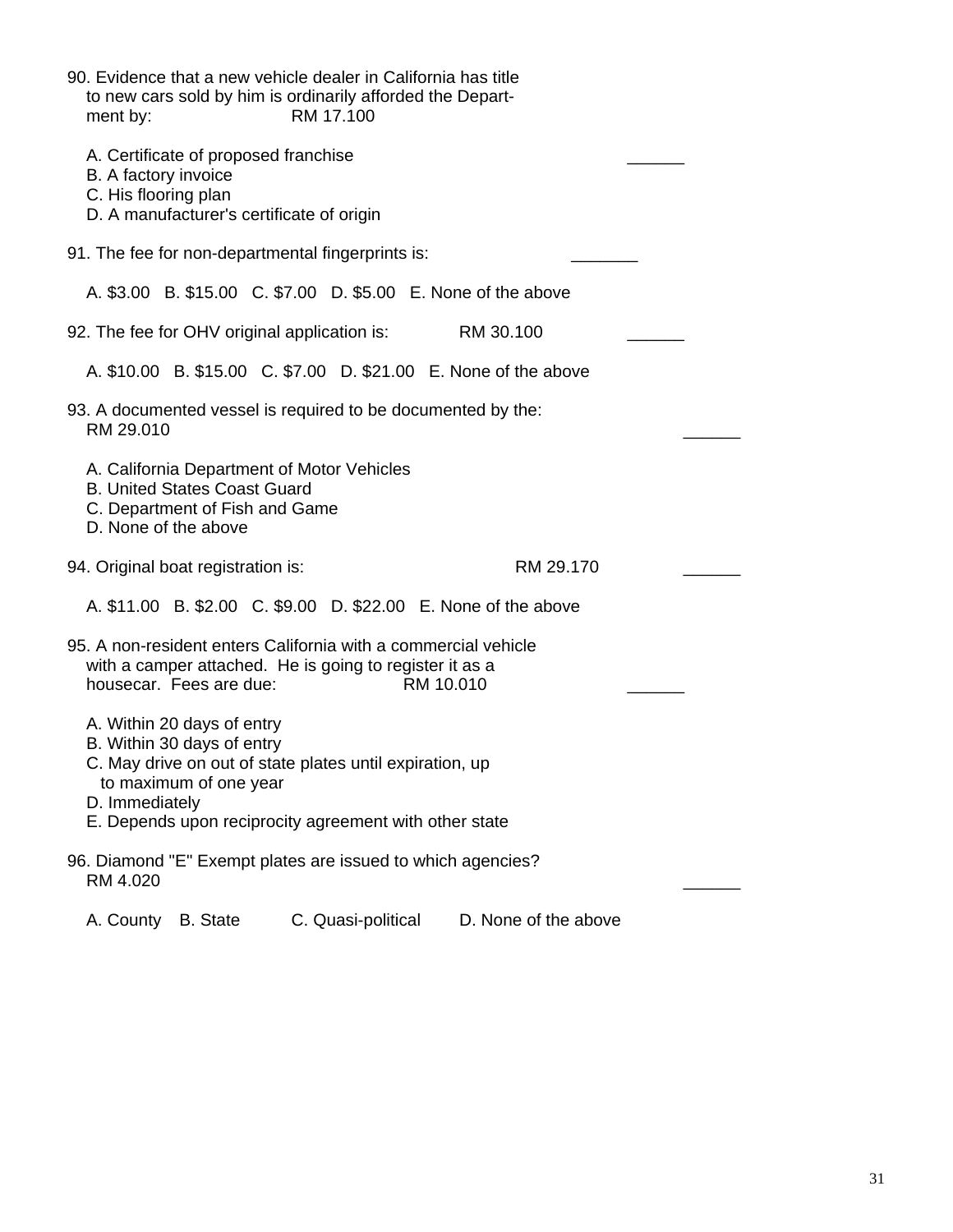| 97. Which would normally be issued to a vehicle being taken<br>to participate in a parade?                                                                                                                                                        |                            | RM 9.100                |                     |  |
|---------------------------------------------------------------------------------------------------------------------------------------------------------------------------------------------------------------------------------------------------|----------------------------|-------------------------|---------------------|--|
| A. No fee moving permit<br>B. \$5.00 commercial trip permit<br>C. \$10.00 trip permit                                                                                                                                                             |                            |                         |                     |  |
| 98. A cashier relieving at the counter may not use the same:                                                                                                                                                                                      |                            |                         |                     |  |
| B. Tabs<br>A. Plates                                                                                                                                                                                                                              | C. Change fund D. Terminal |                         |                     |  |
| 99. Application for original registration of vehicles other<br>than motorcycles must include:                                                                                                                                                     |                            | <b>VC 4150</b>          |                     |  |
| A. True name and business or residence address of owner<br>and legal owner if any<br>B. A description of the vehicle including make, model, body<br>type and date first sold<br>C. County of residence of registered owner<br>D. All of the above |                            |                         |                     |  |
| 100. The fee for an additional dealer plate is:                                                                                                                                                                                                   |                            |                         |                     |  |
| A. \$3.00 B. \$4.00                                                                                                                                                                                                                               | $C.$ \$5.00                | $D.$ \$35.00 E. \$15.00 |                     |  |
| 101. Which of the following vehicles qualifies for "Horseless"<br>Carriage" plates?                                                                                                                                                               |                            | <b>VC 5004</b>          |                     |  |
| A. A motor vehicle manufactured in 1921<br>B. A motor vehicle manufactured in 1965 with 16 or more cylinders<br>C. A motor vehicle manufactured in 1923 and at least 25 yrs old<br>D. None of the above                                           |                            |                         |                     |  |
| 102. Fees collected from the transfer of ownership of a vessel<br>goes into the _______ fund.                                                                                                                                                     |                            | <b>VC 9863</b>          |                     |  |
| A. Motor Vehicle<br>B. Navigation and Ocean Development<br>C. Harbors and Watercraft Revolving<br>D. A general fund                                                                                                                               |                            |                         |                     |  |
| 103. A vehicle verifier's permit requires a bond of: VC 11301                                                                                                                                                                                     |                            |                         |                     |  |
| B. \$1000<br>A. \$5000                                                                                                                                                                                                                            | C. \$2000                  | D. \$10000              | E. No bond required |  |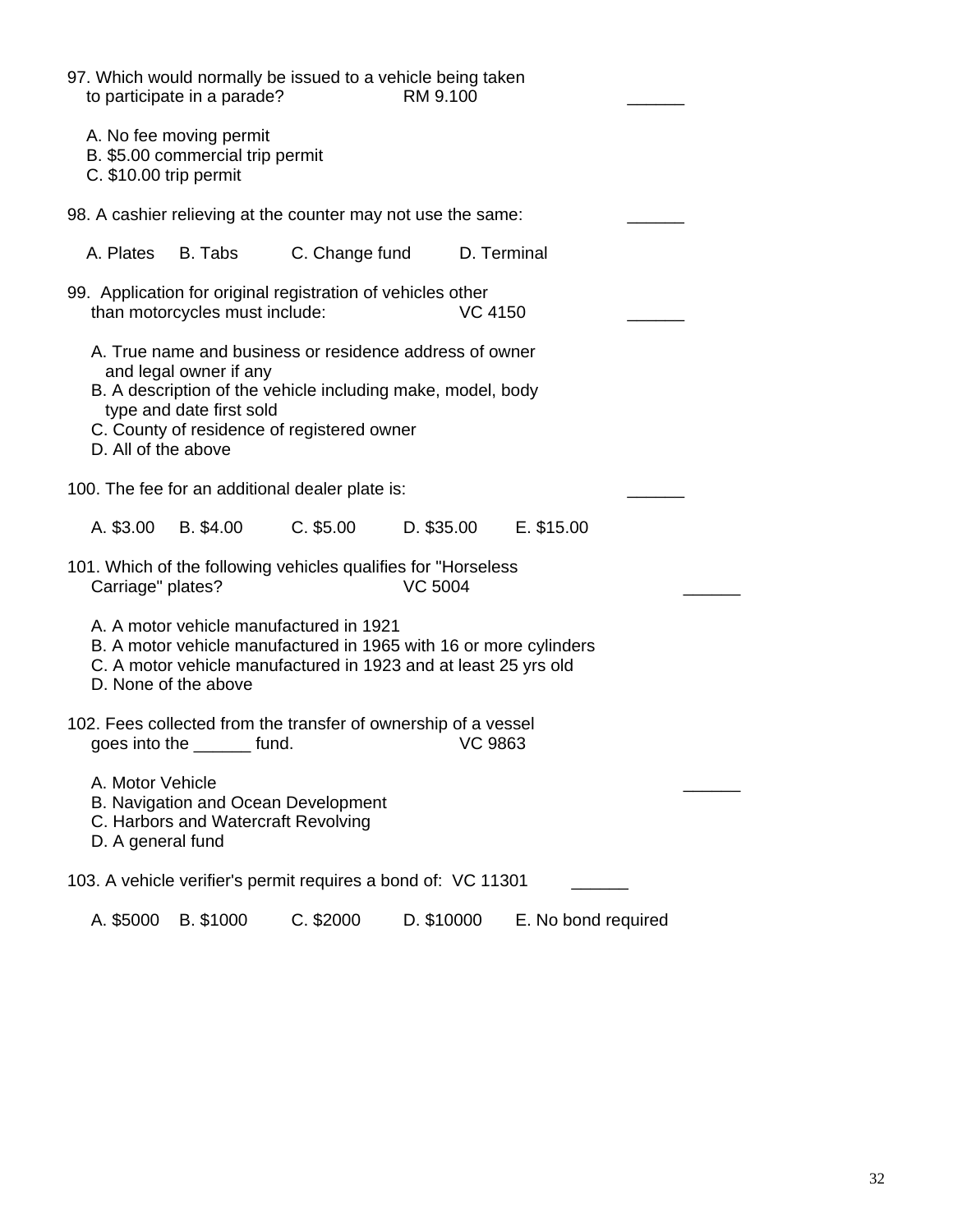- 104. A vehicle manufactured in the year 1941: VC 5004.5 \_\_\_\_\_\_ A. May apply for Historical Vehicle license plates B. May apply for Antique Motorcycle license plates C. Is exempt from annual registration fees D. None of the above 105. The Director of the Department of Motor Vehicles is: VC 1504/1651.5/1655/2600 A. Appointed at the pleasure of the Governor B. Has peace officer powers C. Shall assign dates for the expiration of registration of trailers D. All of the above 106. A repossessed vehicle is exempt from registration fees when: VC 4022 **and 2012 and 2012 and 2012 and 2013 and 2013 and 2013 and 2013 and 2013 and 2013 and 2013**  A. Whenever requested by the Auto Retailer. B.When legal owner files for Chapter 11 bankruptcy. C. Solely for the purpose of transporting the vehicle from point of repossession to the storage facility of the repossessor. 107. When may the courts order the impoundment of a vehicle for which no evidence of financial responsibility can be produced by the owner? A. Upon a first conviction under the Vehicle Code. B. Upon a second or subsequent conviction C. Both of the above. 108. The permit issued by the DMV used to tow a disabled plane<br>to a place of storage is:<br>VC 21114 to a place of storage is: A. \$10.00 one trip permit B. \$45.00 commercial trip permit C. No fee moving permit D. None of the above 109. Vehicle salesperson licenses must contain the following except:  $VC 11802$ 
	- A. Full face photograph
	- B. Name and address
	- C. Employing dealer's name and address
	- D. Usual signature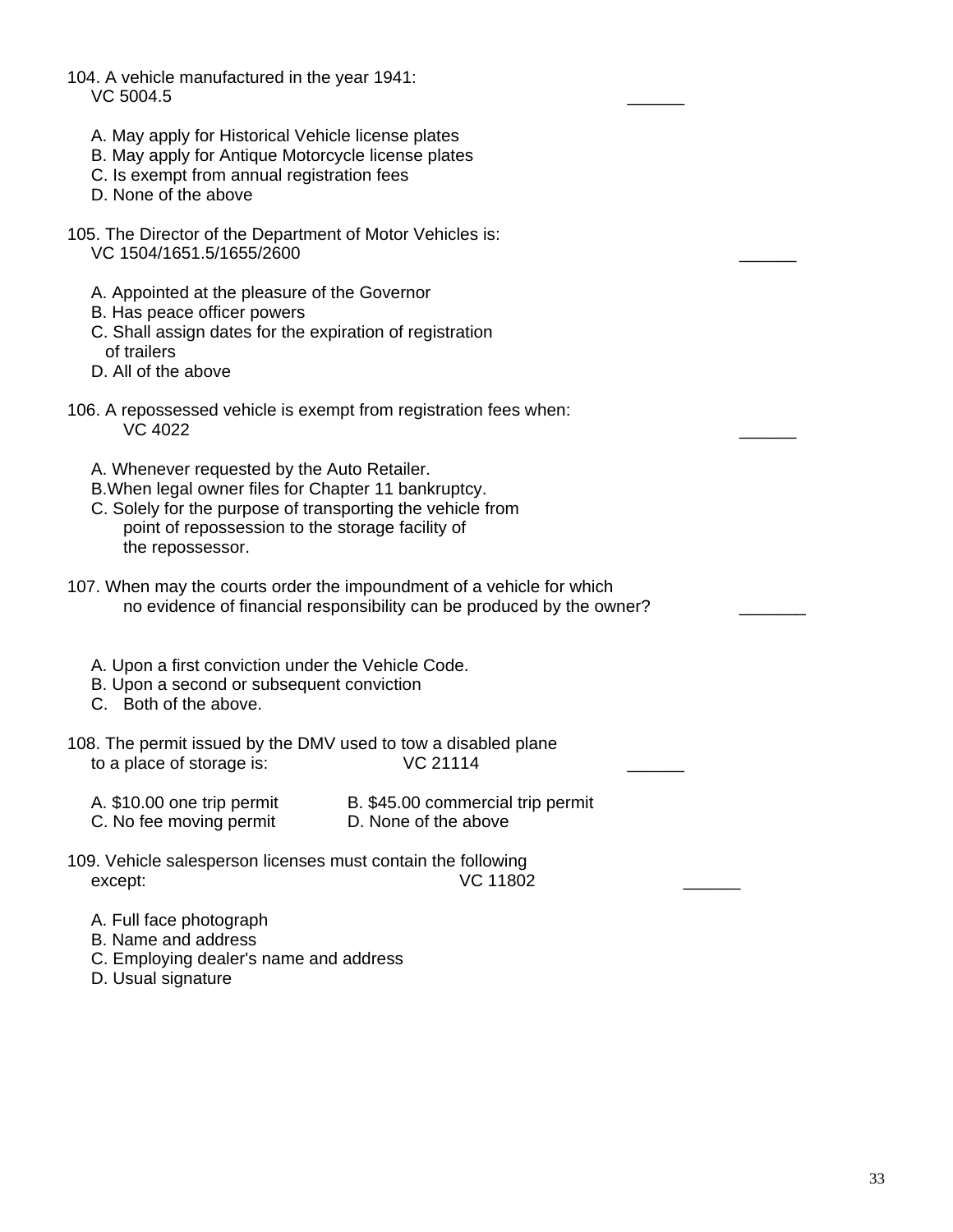| 110. The fee for Press Photographer plates is:                                                                                                                                                                                                                                          |                                                  | <b>VC 5008</b>  |         |
|-----------------------------------------------------------------------------------------------------------------------------------------------------------------------------------------------------------------------------------------------------------------------------------------|--------------------------------------------------|-----------------|---------|
| A. \$12.00 B. \$10.00 C. \$20.00 D. \$7.00                                                                                                                                                                                                                                              |                                                  |                 |         |
| 111. The renewal fee for Citizens Band license plates is:<br><b>VC 5020</b>                                                                                                                                                                                                             |                                                  |                 |         |
| A. \$15.00 B. \$20.00 C. \$10.00 D. No fee                                                                                                                                                                                                                                              |                                                  |                 |         |
| 112. Which of the following is not considered a vehicle salesperson?<br><b>VC 675</b>                                                                                                                                                                                                   |                                                  |                 |         |
| A. Person employed by dealer to sell trucks only<br>B. General manager of a dealership<br>C. Person employed as a salesperson of boat trailers<br>D. None of the above                                                                                                                  |                                                  |                 |         |
| 113. Operational Review (audits) belong to which division?                                                                                                                                                                                                                              |                                                  |                 |         |
| A. The Executive<br>B. Investigations and Occupational Licensing<br>C. Headquarters Operations<br>D. None of the above<br>114. A disabled person is exempted from paying weight fees in<br>certain circumstances on _______ commercial vehicles weigh-<br>ing less than 6001 lbs gross. |                                                  | <b>VC 9410</b>  |         |
| A. One<br>C. None                                                                                                                                                                                                                                                                       | B. Two<br>D. All, if registered to him           |                 |         |
| 115. Which of the following is not a member of the Reciprocity<br>Commission?                                                                                                                                                                                                           |                                                  | <b>VC 2600</b>  |         |
| A. The State Controller<br><b>B. The Lieutenant Governor</b><br>C. The Director of Transportation<br>D. The Secretary of Business and Transportation                                                                                                                                    |                                                  |                 |         |
| 116. The usual period of reciprocity given to vessels currently<br>registered in another state is:                                                                                                                                                                                      |                                                  | <b>VC 9873</b>  |         |
| A. 30 days<br>$C.60$ days                                                                                                                                                                                                                                                               | <b>B.</b> 90 days<br>D. Same as with auto plates |                 |         |
| 117. A motorized bicycle (moped) must be registered for<br>highway use.                                                                                                                                                                                                                 |                                                  | <b>VC 4020</b>  | T F     |
| 118. It is a salesperson's responsibility to notify DMV<br>of a change in employment.                                                                                                                                                                                                   |                                                  | <b>VC 11812</b> | Τ<br>-F |
| 119. Upon loss or theft of both ELPs, the duplicate fee<br>is \$25.00.                                                                                                                                                                                                                  |                                                  |                 | T F     |
| 120. A \$20.00 one-trip permit may be issued to a crane if<br>the trip is under 100 miles.                                                                                                                                                                                              |                                                  | VC 40003        | T F     |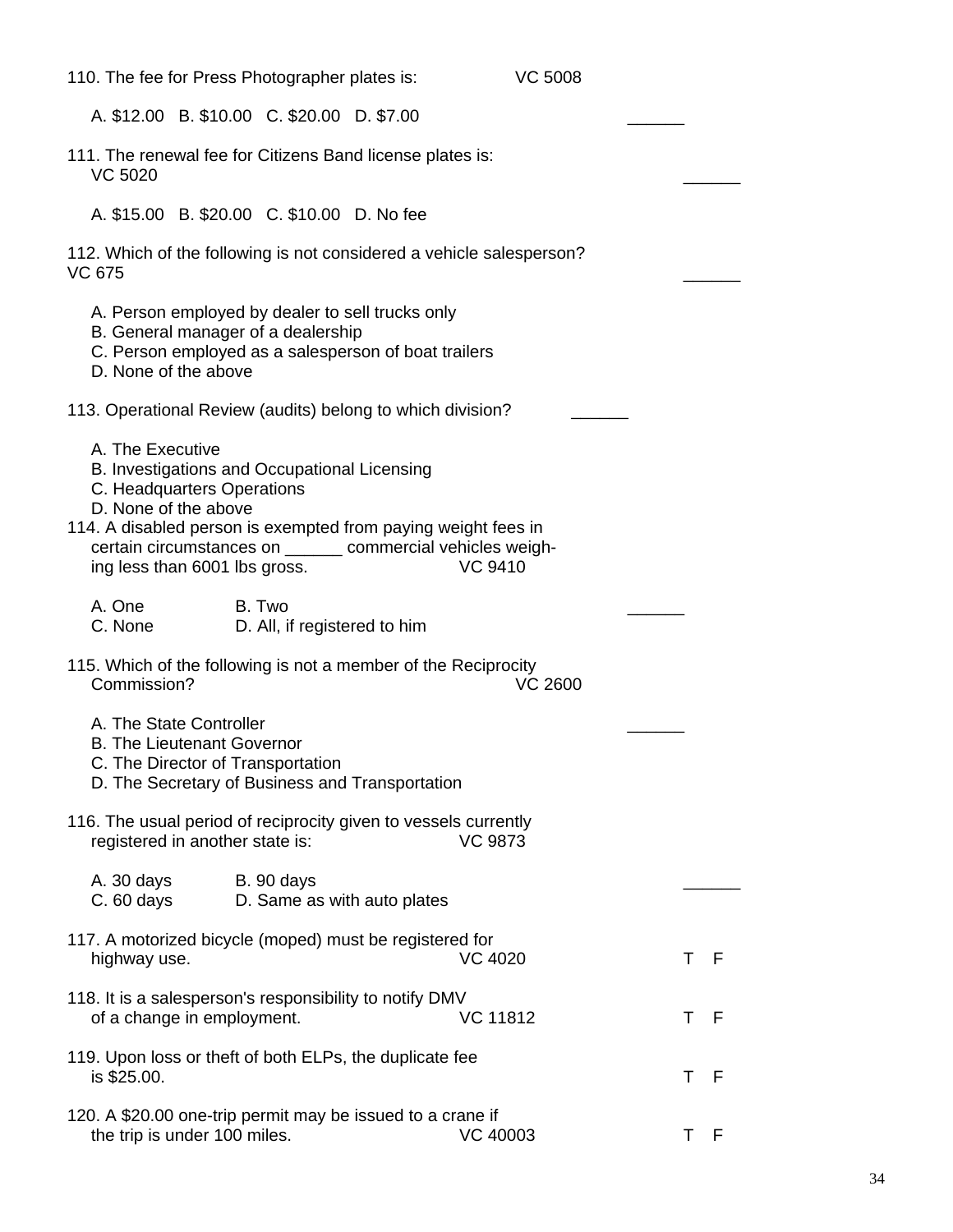| 121. A ship's lifeboat is not required to be registered.<br><b>VC 9873</b>                                                               |                          |                                                                                                                                                                                                                                                                    |                | T F      |  |
|------------------------------------------------------------------------------------------------------------------------------------------|--------------------------|--------------------------------------------------------------------------------------------------------------------------------------------------------------------------------------------------------------------------------------------------------------------|----------------|----------|--|
| 122. Emission control devices and destination charges are<br>included in the "suggested base price" of an automobile.<br>R&T 10753       |                          |                                                                                                                                                                                                                                                                    |                | T F      |  |
| 123. Any logging vehicle is exempt from registration.<br><b>VC 4018</b>                                                                  |                          |                                                                                                                                                                                                                                                                    |                | Τ<br>- F |  |
| 124. A pickup truck with a temporary attached camper unit<br>would be considered a housecar if it contained a bed,<br>stove or cabinets. |                          | <b>VC 362</b>                                                                                                                                                                                                                                                      | T F            |          |  |
| 125. The fee for a historical vessel plaque is: RM 29.180                                                                                |                          |                                                                                                                                                                                                                                                                    |                |          |  |
| A. \$5.00                                                                                                                                | B. \$9.00                | C. \$20.00                                                                                                                                                                                                                                                         | D. No fee      |          |  |
| 126. Automation of drivers license functions is known as:                                                                                |                          |                                                                                                                                                                                                                                                                    |                |          |  |
| A. Phase II                                                                                                                              | B. Phase III C. Phase IV |                                                                                                                                                                                                                                                                    | D. Phase out   |          |  |
| 127. The California Highway Patrol law enforcement fee is:                                                                               |                          |                                                                                                                                                                                                                                                                    |                |          |  |
| A. \$1.00                                                                                                                                | B. \$2.00                | $C.$ \$5.00                                                                                                                                                                                                                                                        | D. No such fee |          |  |
| 128. For the purpose of ownership and registration, the vessel<br>hull may not be inspected when the vessel is located:                  |                          |                                                                                                                                                                                                                                                                    |                |          |  |
| A. At a dry storage facility B. In public garage<br>C. In a private marine                                                               |                          | D. None of the above                                                                                                                                                                                                                                               |                |          |  |
| 129. A converter is:                                                                                                                     | <b>VC 267</b>            |                                                                                                                                                                                                                                                                    |                |          |  |
|                                                                                                                                          |                          | A. A person other than a vehicle manufacturer, who prior to the retail<br>sale of a new vehicle assembles, installs, or affixes a body, cab,<br>or special equipment to the vehicle chassis.<br>B. A vehicle manufacturer who assembles, installs, affixes a body, |                |          |  |

 cab, or special equipment to the vehicle chassis. C. A person who prior to retail sale of a used vehicle substantially adds to, subtracts from, or modifies a vehicle.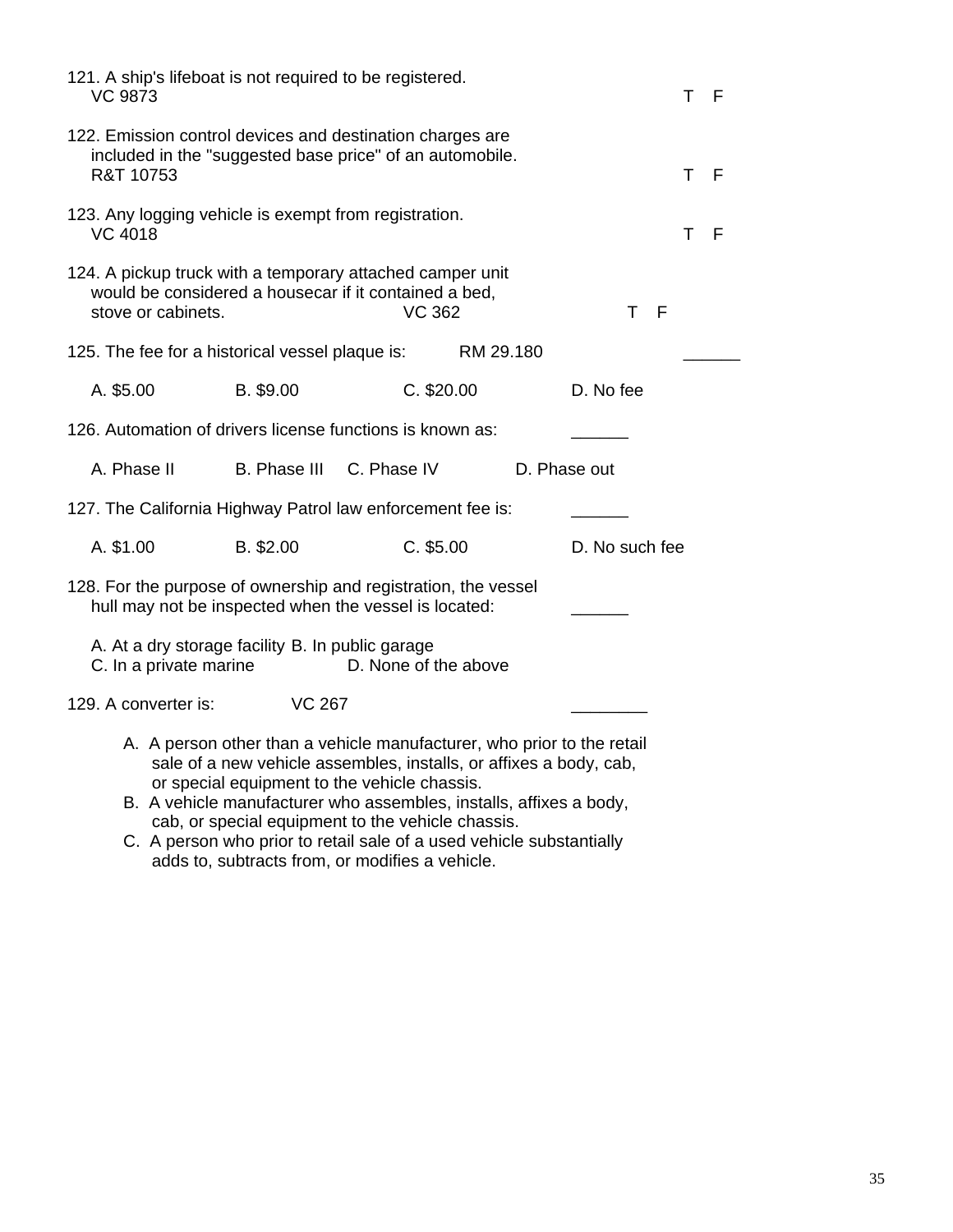130. Upon application for renewal of registration of a vehicle, the Department shall require evidence that the applicant is in compliance with the financial responsibility laws. VC 4000.37

True False

# **ANSWER SHEET - REGISTRATION**

| 1. D                      | 45. F                          | 89. D            |
|---------------------------|--------------------------------|------------------|
| 2. C                      | 46. F                          | 90. A            |
| 3.<br>D                   | 47. F                          | 91. E            |
| 4.<br>$\mathsf{A}$<br>5.  | 48. F<br>49.<br>$\top$         | 92. D<br>93. B   |
| $\overline{A}$<br>6.<br>B | 50.<br>$\top$                  | 94. C            |
| 7.<br>B                   | 51. F                          | 95. A            |
| 8.<br>B                   | 52. F                          | 96. B            |
| 9. B                      | 53. F                          | 97. C            |
| 10. B                     | 54.<br>$\top$                  | 98. C            |
| 11. C                     | 55. F                          | 99. D            |
| 12. B                     | 56. D                          | 100. D           |
| 13. C                     | 57. D                          | 101. A           |
| 14. C                     | 58. A                          | 102. C           |
| 15. A                     | 59. A                          | 103. A           |
| 16. C                     | 60. D                          | 104.<br>B        |
| 17. A                     | 61. D                          | 105.<br>D        |
| 18. A                     | 62. D                          | 106. C           |
| 19. C                     | 63.<br>E                       | 107. C           |
| 20. B<br>21. B            | 64.<br>F<br>65.<br>T           | 108. D<br>109. C |
| 22. C                     | 66.<br>Т                       | 110. C           |
| 23.<br>$\top$             | 67. A                          | 111. A           |
| 24. C                     | 68. F                          | 112. C           |
| 25.<br>$\top$             | 69. C                          | 113. A           |
| 26. A                     | 70. F                          | 114. A           |
| 27. C                     | 71. B                          | 115.<br>D        |
| 28. A                     | 72. A                          | 116. B           |
| 29. B                     | 73. T                          | 117. F           |
| 30. B                     | 74. F                          | 118. F           |
| 31. D                     | 75. F                          | 119. F           |
| 32. C<br>33. C            | 76.<br>$\top$<br>77.<br>$\top$ | 120. F<br>121. T |
| 34. B                     | 78. F                          | 122.<br>T        |
| 35.<br>C                  | 79.<br>$\top$                  | 123.<br>T        |
| 36. B                     | 80. T                          | 124.<br>-F       |
| 37. A                     | 81. T                          | 125. C           |
| 38. B                     | 82. T                          | 126. B           |
| 39. C                     | 83. A                          | 127. B           |
| 40. A                     | 84. B                          | 128. D           |
| 41. D                     | 85. C                          | 129. A           |
| 42. B                     | 86. D                          | 130. T           |
| 43. C                     | 87. F                          |                  |
| 44. D                     | 88. C                          |                  |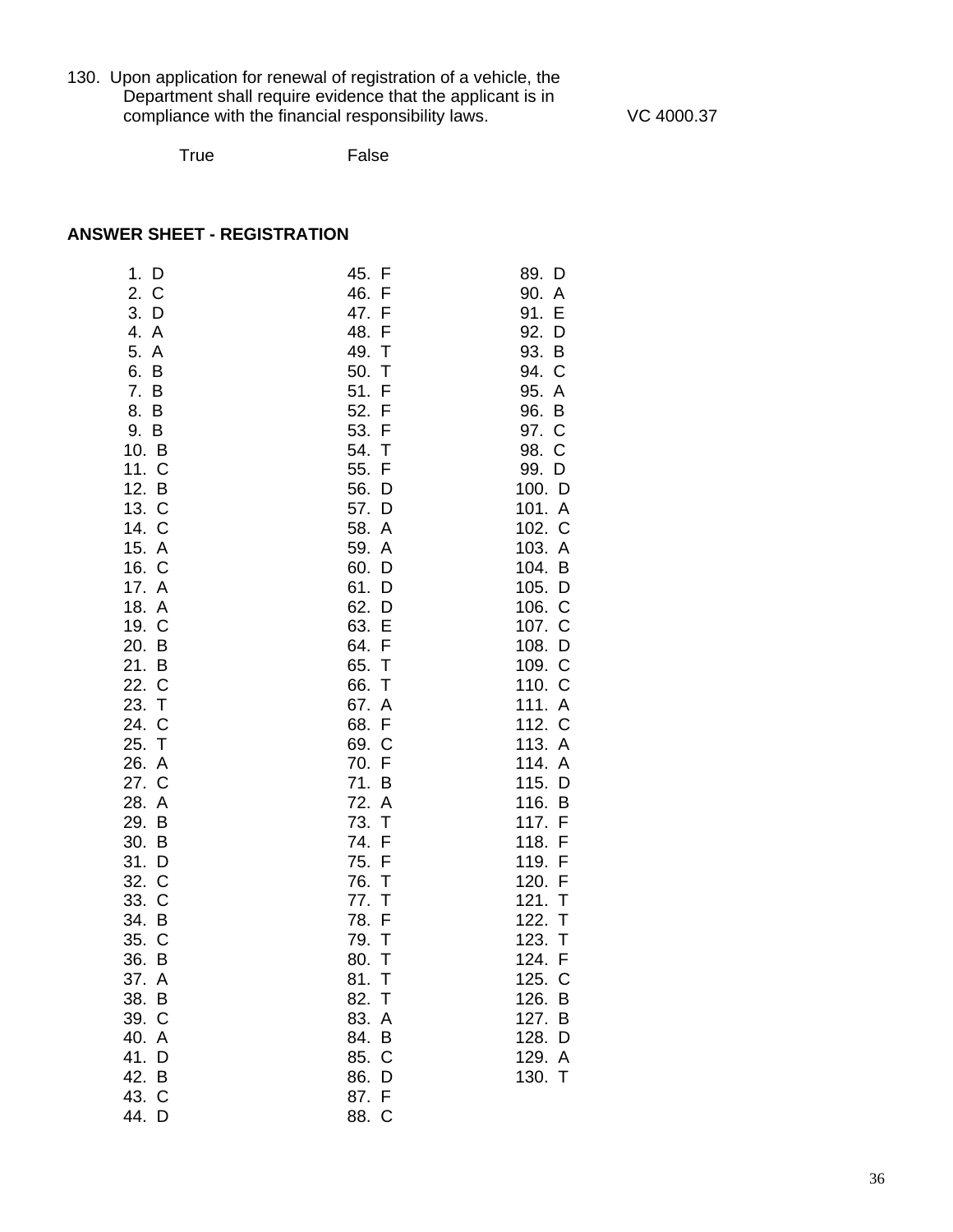- 1. A + 9 is to Z7, as P/63 is to R.73. A. Minus B. Plus C. What? D. Definitely
- 2. Reduce to the lowest terms 60/108. A. 1/48 B. 1/3 C. 5/9 D. 10/18
- 3. Add 16 3/8, 4 4/5, 13 3/4, and 23 5/6. A. 58 91/120 B. 57 1/4 C. 58 D. 59
- 4. Which fraction is largest? A. 9/16 B. 7/10 C. 5/8 D. 4/5
- 5. The population of Poway was 54,000 in the past census. It has increased 2/3's since then. Poway's present population is: A. 18,000 B. 36,000 C. 72,000 D. 90,000
- 6. Add 37.03, 11.5627, 3.4005, 3423 and 1.141, A. 3476.1342 B. 3500 C. 3524.4322 D. 3424.1342
- 7. Subtract 4.64324 from 7. A. 3.35676 B. 2.35676 C. 2.45676 D. 2.36676
- 8. Which is largest? A. .1 B. 0.01 C. .11 D. 0.10011
- 9. 10% written as a decimal is: A. 1.0 B. 0/01 C. 0.001 D. 0.1
- 10. Multiply the following: 800 x.005
	- A. .4 B. 4.0 C. 5 D. 40
- 11. Add five hours and thirteen minutes, three hours and forty-nine minutes and fourteen minutes:
	- A. 8 hr 16 min C. 9 hr 76 min B. 9 hr 16 min D. 8 hr 6 min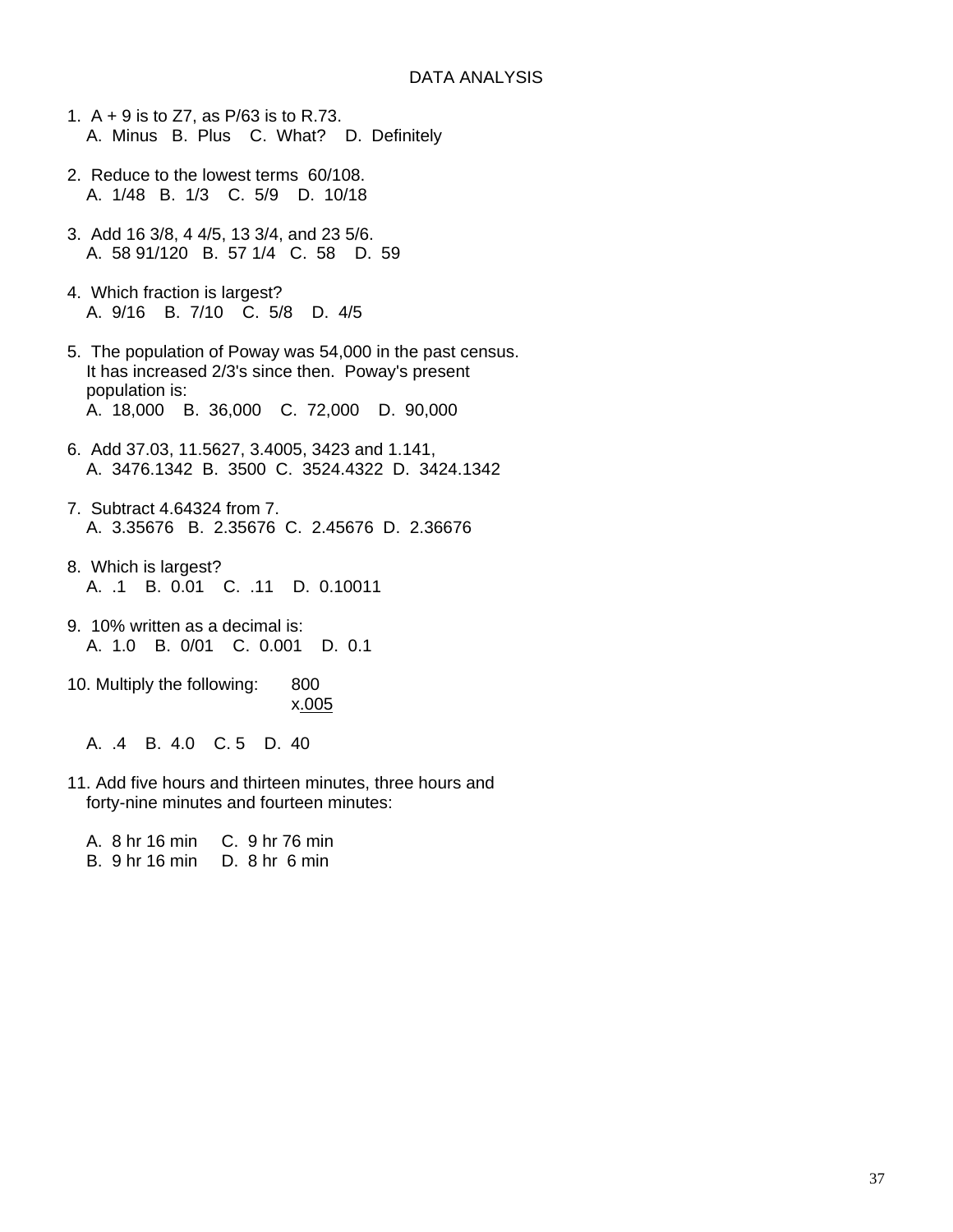### QUESTIONS 12 THRU 15 REFER TO THE FOLLOWING GRAPH:

-------------------------------------------------

|   | Vehicles crossing the Hudson Bridge<br>  ####@                                        |
|---|---------------------------------------------------------------------------------------|
|   | ####@@@                                                                               |
|   | '###@@@@                                                                              |
|   | Wednesday $\# # # @ @$                                                                |
|   | ###@@@                                                                                |
|   | ####@@                                                                                |
| ¦ | $\pm$ ### $\omega$<br>Each symbol = $500$ vehicles<br>$# =$ passenger car $@ =$ truck |
|   | Thursday                                                                              |

12. What percent of the total number of vehicles on Wednesday were cars?

A. 30% B. 60% C. 20% D. 50%

- 13. What was the total number of vehicles crossing the bridge on Tuesday?
	- A. 7 B. 700 C. 1100 D. 3500
- 14. How many more trucks crossed on Monday than on Saturday?
	- A. 200 B. 1000 C. 1500 D. 2000
- 15. If trucks paid a toll of \$1.00 and cars paid a toll of \$.50, how much money was collected in tolls on Friday?

A. \$400.00 B. \$600.00 C. \$2000.00 D. \$2500.00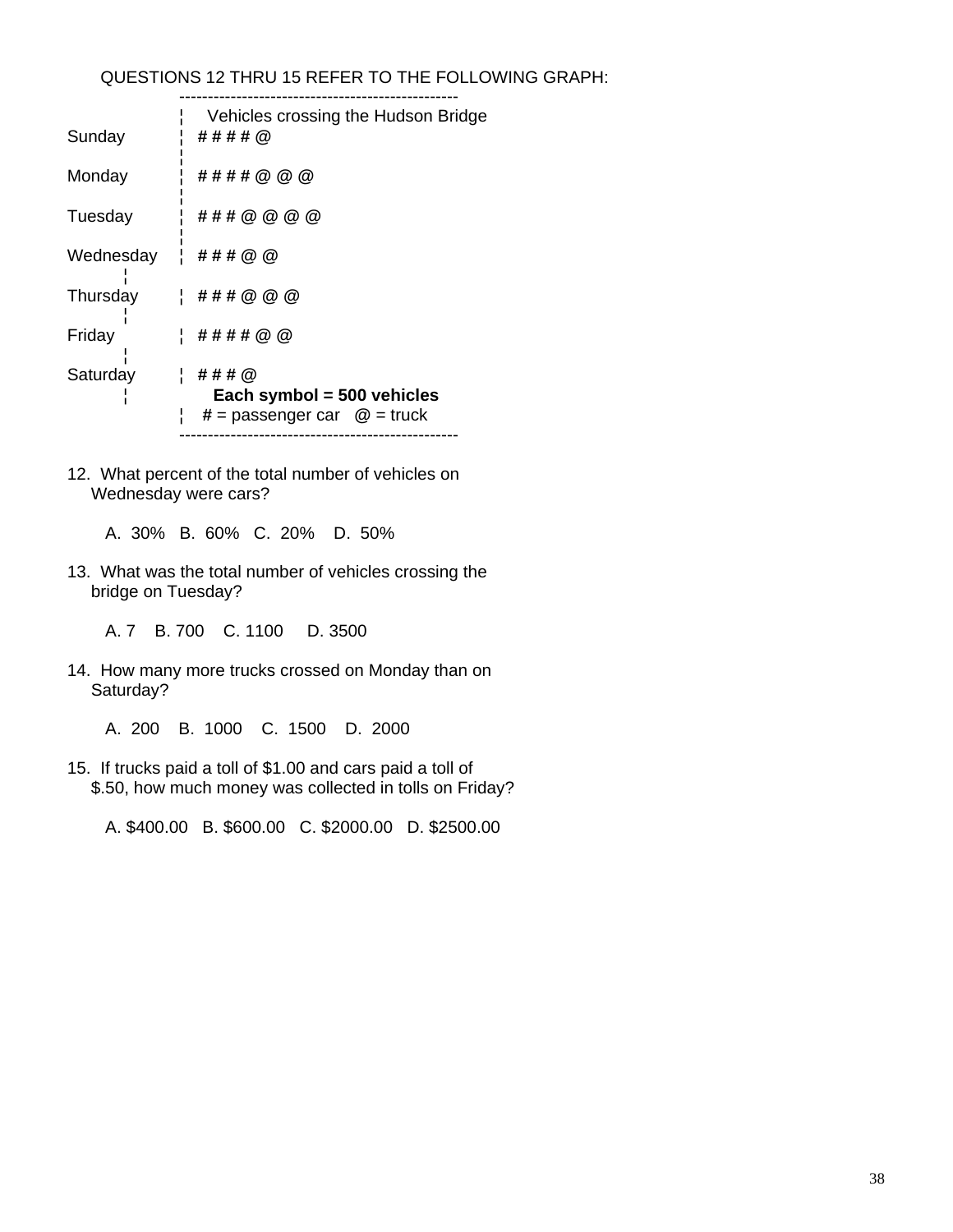16. "The prevention of accidents makes it necessary not only that safety devices be used to guard exposed machinery, but also that mechanics be instructed in safety rules that they must follow for their own protection and that the light in the plant be adequate.

This paragraph best supports the statement that industrial accidents:

- A. Are always avoidable.
- B. May be due to ignorance.
- C. Usually result from inadequate machinery
- D. Cannot be entirely avoided.
- E. Result in damage to machinery.
- 17. I. It shall be unlawful for any person to engage in or conduct the business of dealing in, trading in, selling, receiving or repairing condemned, rebuilt or used weighing or measuring devices without a permit therefore.
	- II. Such permit shall expire on the twenty-eighth day of February next succeeding the date of issuance thereof.
	- III. Every person engaged in the above business, within five days after the making of a repair or the sale and delivery of a repaired, rebuilt or used weighing or measuring device, shall serve notice in writing on the commissioner giving the name and address of the person for whom the repair has been made or to whom a repaired, rebuilt or used weighing or measuring device has been sold or delivered, and shall include a statement that such device has been so altered, repaired or rebuilt as to conform to the regulations of the department.

According to the preceding selection the most accurate of the following statements is:

- A. A permit issued to engage in the business mentioned above, first issued April 23, 1963, expired on February 28, 1964.
- B. A rebuilt or repaired weighing or measuring device should not operate with less error than the tolerance permitted by the regulations of the department.
- C. If a used scale in good condition is sold, it is not necessary for the seller to notify the commissioner of the name and address of the buyer.
- D. There is a difference in the time required to notify the commissioner of a repair or of a sale of a repaired device.

In the following groups which would be filed first in an alphabetic filing system?

18. A. Iowa B. Idaho C. Illinois D. Kentucky